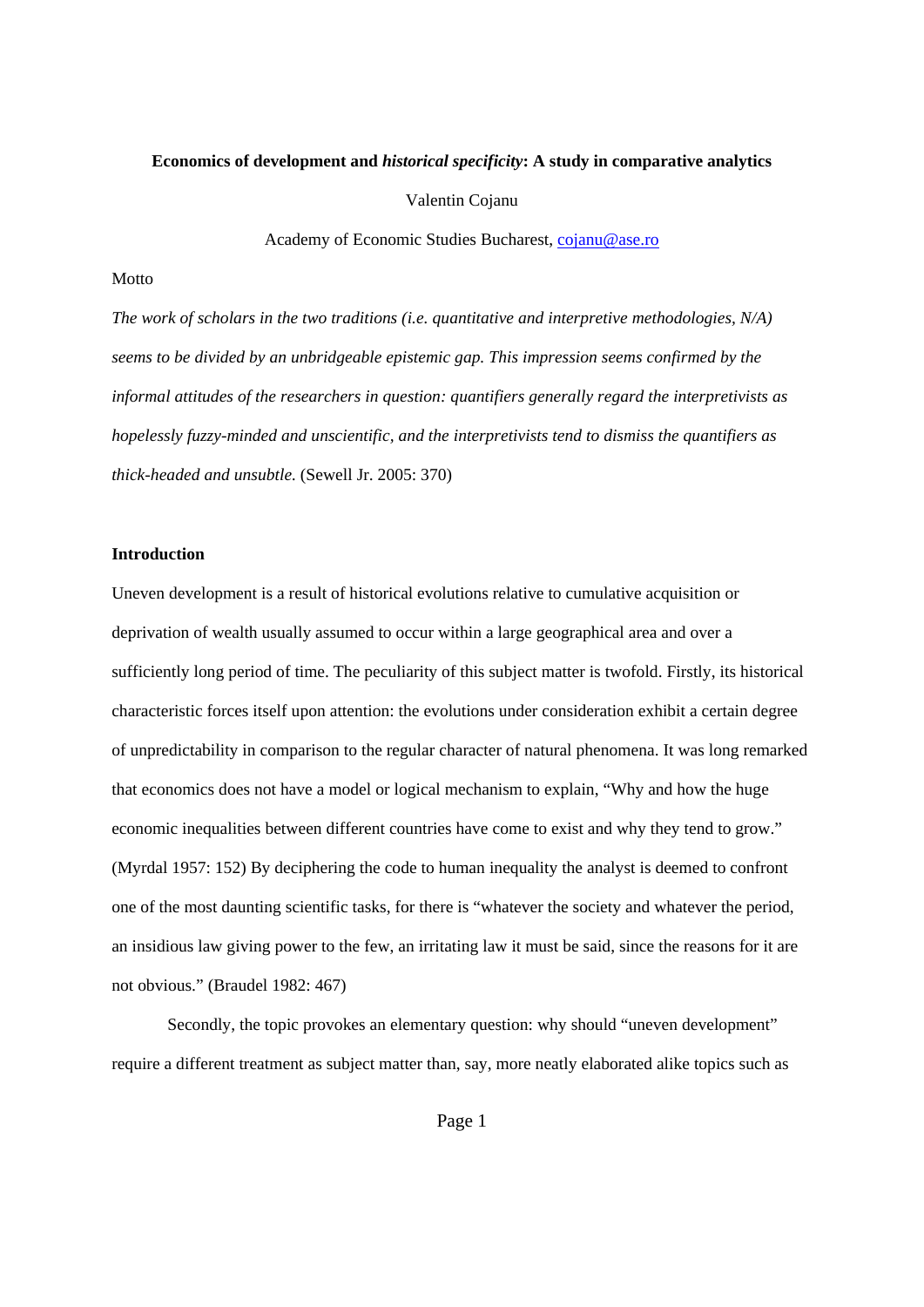"economic growth" or even "development economics" *per se*? One simple answer would be that the *unevenness* seems to control, besides material prosperity, important characteristics of social life such as scientific recognition (Merton 1988), depletion of natural resources (Roberts and Emel 1992) or benefits of health and education (Neckerman and Torche 2007). Passing from Biblical judgment—*for unto every one that hath shall be given, and he shall have abundance: but from him that hath not shall be taken away even that which he hath*, Mathew 25:29—to folklore—"For want of a nail, the shoe was lost; For want of a shoe[...]the kingdom was lost!"—to common wisdom—*the poor stay poor, the rich get rich*—there is a pervading popular sense of accidental, inevitable evolutions that govern people's life along imbalanced and probably undeserved destines.

Against this rather philosophical challenge, the scientific discourse has not been deprived of attempts that seem to have eventuated in settled analytical frameworks. Out of these traditions, two theoretical schemas stand out for their encompassing explanatory power: the economic modelling of 'high development theory' (HDT) and the analytics of historical social systems encapsulated by the 'world-system analysis' (WSA).

We argue that the epistemological basis of inquiry in the study of social evolutions can be enhanced by a contrasting perspective of these modes of argumentation. The choice for the two camps has been greatly facilitated by the visibility their leading proponents, Paul Krugman and Immanuel Wallerstein, respectively, enjoy in their own communities thanks to highly acclaimed path-breaking approaches. Their epistemological ambitions are described in such terms as "a way of thinking" (Wallerstein 2004b: xii), "the essentials of the doctrine" (Krugman 1981), or, no less emphatically, "a common 'grammar'" (Fujita et al. 1999: xi). Krugman himself echoes the theoretical impact of his papers when says, "My stuff is so incredibly innovative that people don't get the point" (quoted by Gans and Shepherd 1994). Paul Samuelson strikes a similar chord of praise by referring to him as "the rising star of this century and the next" (quoted by Martin and Sunley 1996). In its turn, the WSA is credited with providing "the most valid social scientific interpretations of the social world" (Sonntag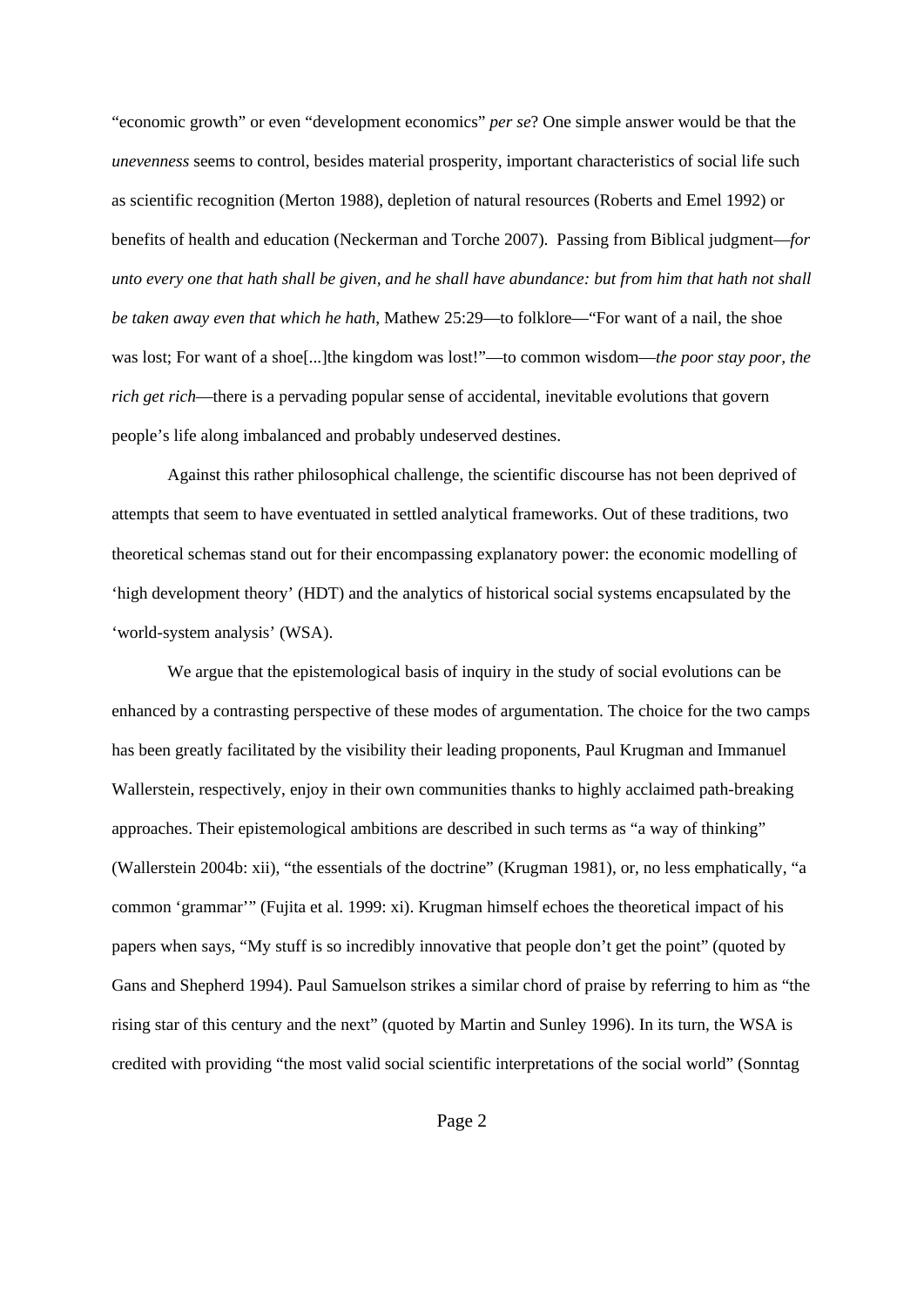2003), while Eric Hobsbawm views Wallerstein as the "undoubted pioneer and most eminent practitioner of the 'world-systems' analysis to world development" (book cover endorsement to Wallerstein 2004b).

These common threads notwithstanding, radically opposing methodological approaches take the two visions apart. As Krugman repeatedly informs, the central feature of enquiry in his tradition its *differentia specifica*—consists of the fundamental role formalism plays in guiding the investigation towards useful insights, "to help bridge the congenital communication gap between the social and physical sciences" (1994) and to put forth ideas "in the kind of tightly specified models...increasingly becoming the unique language of discourse of economic analysis" where "good mainstream" economics is equated to "full formal models" (2004). The world-system analyst is proposed in her turn a theoretical schema endowed with its own unit of analysis (the 'world-system'), language, method, and core assumptions (cf. Wallerstein 1974: 349 and Wallerstein 2004b: 17, 97ff) in opposition to "the dominance of one particular mode of scientific method (which we may label simplistically 'Newtonian'), which has claimed to be the only legitimate mode of scientific behaviour" (Hopkins and Wallerstein 1996: 7).

We are in the presence of two reputed bodies of knowledge which ignore one another by virtue of a self-professed claim to *the* correct approach. The more so intriguing, three similarities along their respective paths of inquiry startle any observer, namely the question they ask, the answer they find, and the wholeheartedly embrace of complexity studies' epistemic insights.

The next section proceeds with an overview of these similarities and attempts to dismiss one common view that there is "a tension between 'formal' and 'verbal' models of cumulative causation" (cf. Setterfield 2001). The discussion shows instead that the theory of uneven development is built on an equally shared core set of consolidated premises. On this basis, it is subsequently put forth a criticism of the two bodies of knowledge. We propose a more radical observation which does not partake of those opinions that attempt to find a right balance between quantitative and interpretive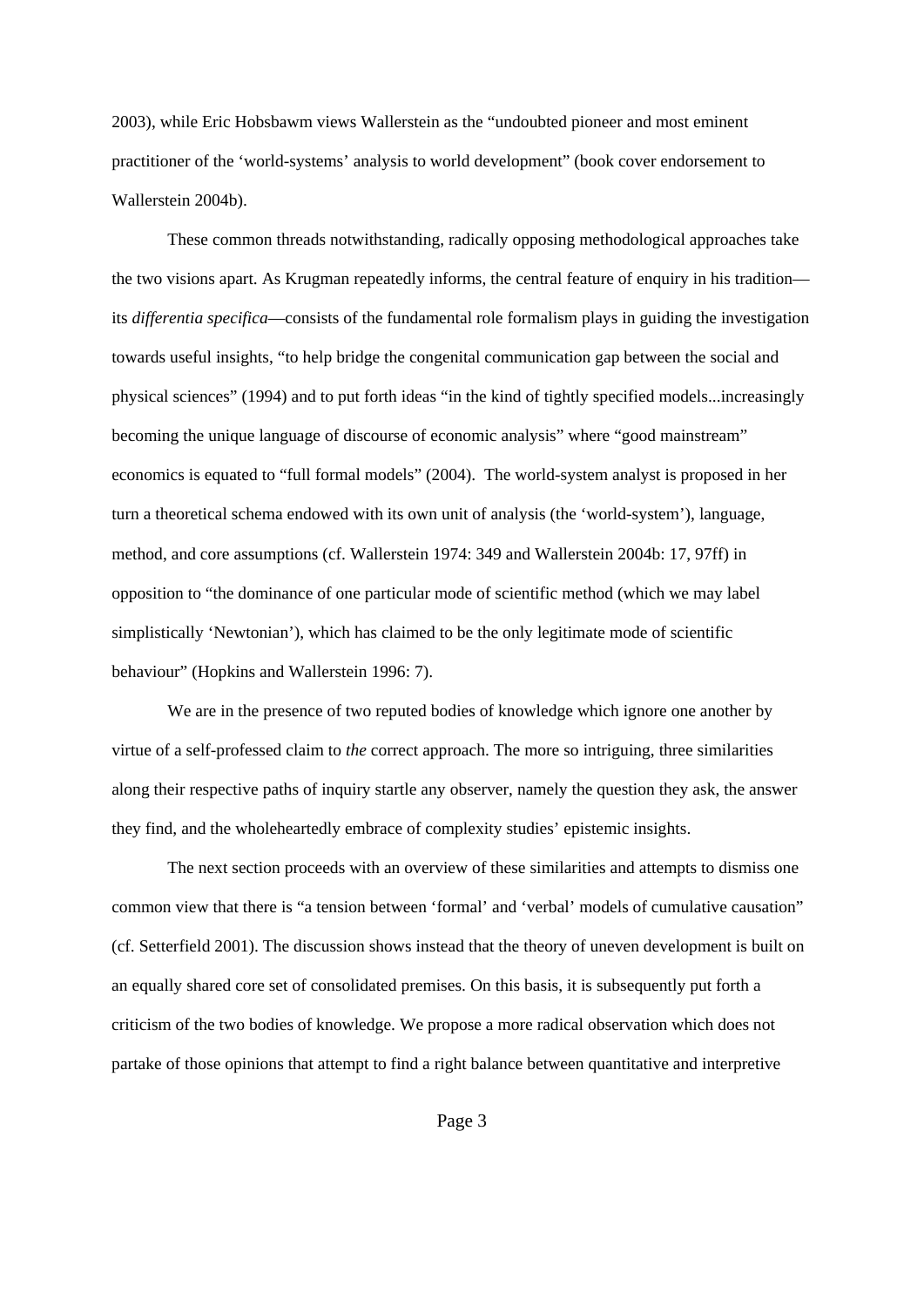methods in the study of historical evolutions. Economic modelling as much as historical social analysis may be misleading and at any rate futile provided that one continues to think of economic evolutions in the logic of 'physical' imagery of the natural systems as is suggested by their common recourse to complexity studies' language, mindset, and analytical discourse. Of particular interest here, the comparison between their argumentative modes reveals inconsistencies in terms of both subject matter and methodology and outlines a different epistemological context in the study of social evolutions as hitherto suggested by the theory of uneven development.

# **The common language of uneven development**

The theory of uneven development is obviously inspired by uncontested evidence of increasing differentiation between aggregate economies in historical time. *The rise and fall* of cities, regions, countries, or empires has nurtured innumerable literary or scientific accounts alike. Maddison (2001) offers a glimpse of the world development with respect to two large aggregate economies, group A of developed countries (Western Europe, Western Offshoots—the United States, Canada, Australia and New Zealand—and Japan) and group B, the rest of the world. His data show that the income gap was almost null two thousand years ago, went up in favour of group B by year 1000, and from then on set gradually group A in advantage from 2:1 by 1820 to 7:1 in 1998 (27).

Even such a brief statistical account may suggest that large-scale, long-term evolutions inherently claim for a historical approach defined by two investigative questions: What does it take for a historical accident to propel some countries or regions on the path of development much faster than others? And, following Kaldor's (1960) search for "an alternative theoretical scheme", why things "happen in a certain way and why they do not happen in some other way?" (247) These are the very questions to which, as is going to become evident along the way, both modes of theorizing have proposed an encompassing set of answers that have made them so prominent.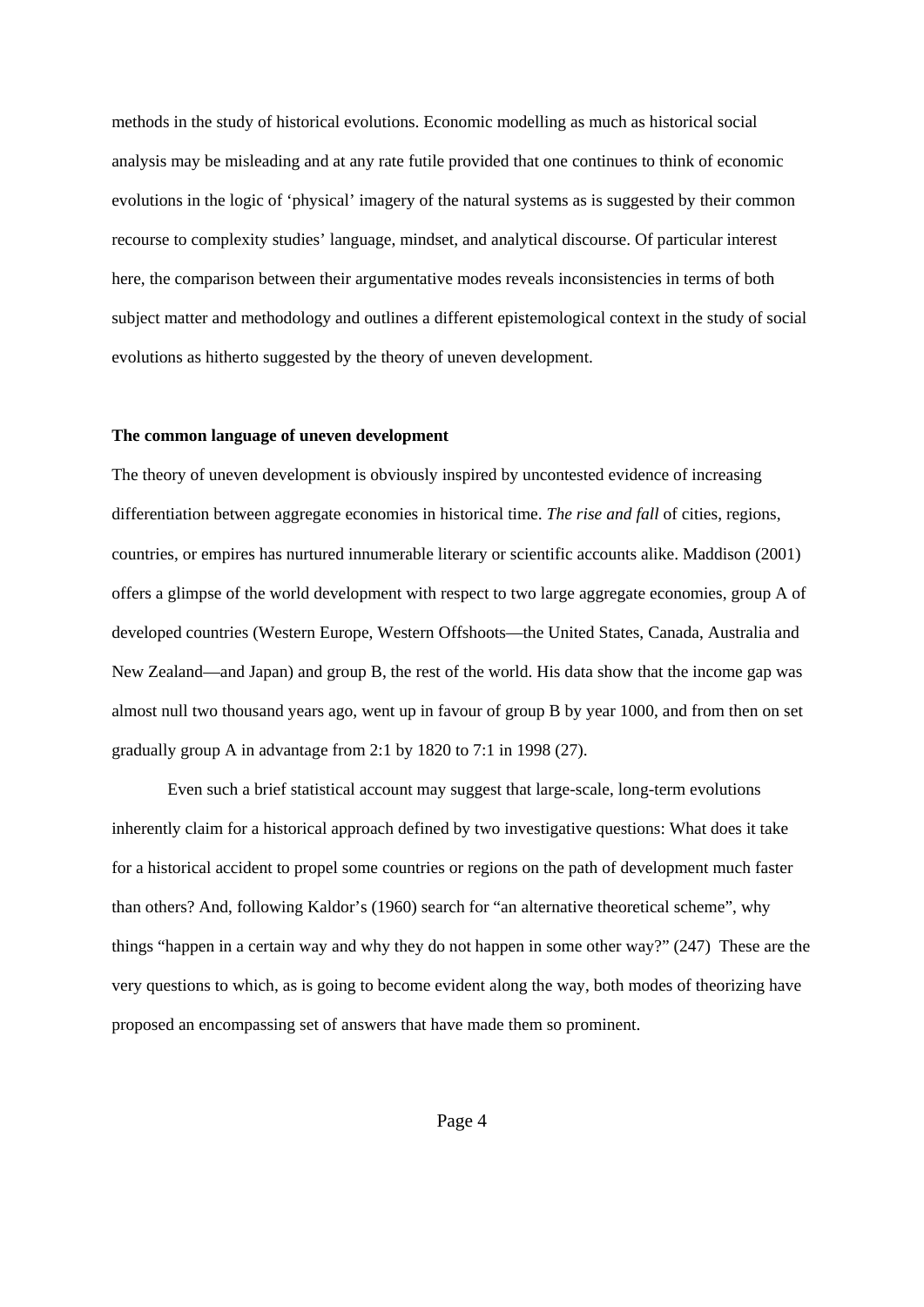In both perspectives, the theory of uneven development grew out of a familiar set of ideas built on the core concept of *circular cumulative causation* (CCC). Original streams of thinking are linked to the works of Thorstein Veblen, Allyn Young, Knut Wicksell, Nicholas Kaldor, Ragnar Nurkse, and Gunar Myrdal (Myrdal 1957: 11; Martin and Sunley 1996; Berger and Elsner 2007). As might be expected for two nevertheless distinctive areas of research, specific intellectual legacy is claimed according to the epistemic core. In the HDT tradition, the list normally begins with the German school of location theory (Walter Isard, Alfred Weber, August Lösch, Walter Christaller, Johann Heinrich von Thünen) and ends with names like Robert Barro on convergence models, Robert Lucas Jr. on accumulation of knowledge, Brian W. Arthur on path dependence, and Krugman himself on the new economic geography (Martin and Sunley 1996; Martin 1999; Reinert and Riiser 2004).Though WSA represents the theoretical expression of its leading scholar (cf. Wallerstein 2004b), its intellectual roots admittedly are no less plentiful. Karl Marx, Sigmund Freud, Joseph Schumpeter, Karl Polanyi, Frantz Fanon, Fernand Braudel, and Ilya Prigogine, are "scholars who most fundamentally inspired the theoretical formulations and revisions of world-system analysis" (Sonntag 2003).

Further details on the resemblance of the analytical discourse may make up the object of a literary inquiry in itself so strong is the parallelism between words, concepts, and ideas. We take up instead another stance and channel the discussion towards a different parallel, namely the common embrace of 'the science of complexity'—often used interchangeably with 'chaos theory'—a choice that is more fitting to shed light on the underlying rationale of uneven development.

The common language of cumulative causation has been a working hypothesis in mathematical writings at least since Jules Henri Poincaré (*Science et méthode*, 1908) asserted:

"A very small cause which escapes our notice determines a considerable effect that we cannot fail to see, and then we say that the effect is due to chance...It may happen that small differences in the initial conditions produce very great ones in the final phenomena. A small error in the former will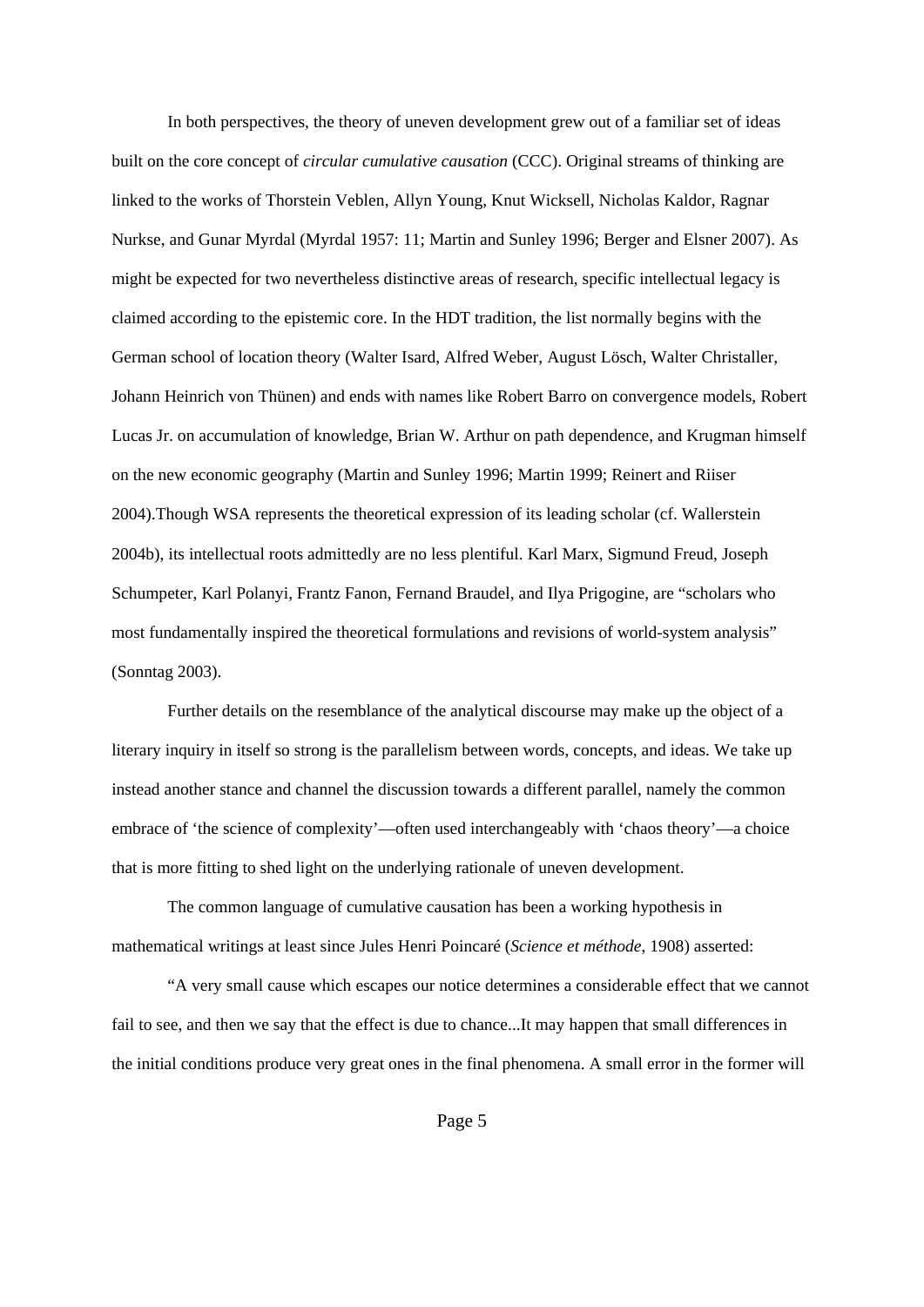produce an enormous error in the latter. Prediction becomes impossible..." (quoted by Gleick 1987: 321)

The mathematical branches of topology and non-linear dynamic systems, which led Poincaré to fame and inspired him the above thoughts, as well as insights from then newly nascent physics of thermodynamics, have so begun providing answers to a scientific study of chaotic behaviour of complex systems. Its mathematical apparatus' capability to substitute the rules of reversibility and determinism for those of irreversibility and randomness (Prigogine and Stengers 1984: 8), as well as to depict 'out of chaos' emergence of "rich kinds of behaviour that never occur in linear systems" (Gleick 1987: 24) has made a strong appeal to scholars in both traditions.

In trying to make sense of the logic of *unpredictability* that so manifestly affect development in its various materializations, both modes of theorizing have seized this methodological alternative that seems to reflect at best a twofold epistemological concern for (1) a valid replacement to justify their overt dissatisfaction against the mainstream view; and (2) an original, insightful conceptual thinking able to embody at once both causal explanation and accidental occurrences. For Krugman (2004), such fields of research as meteorology may bestow upon HDT useful investigative tools: "Yet in some ways the problems of economics and of social science in general are part of a broader methodological problem that afflicts many fields: how to deal with complex systems." In the interpretive discourse of WSA, the consequence of sudden discontinuities in long-lasting evolutions also makes the analytical aspect fitting for the structures that underlie historical systems: "The outcome is not determined in advance, and hence cannot be predicted...there exist real choices that can be made?" (Wallerstein 1991)

A methodological predilection is nevertheless reflected in the way the two traditions attempt to elucidate the circumstances under which small differences give rise to large consequences over time. To be sure, the contradiction has been explicitly exposed by the very two camps.

According to Krugman (2004):

Page 6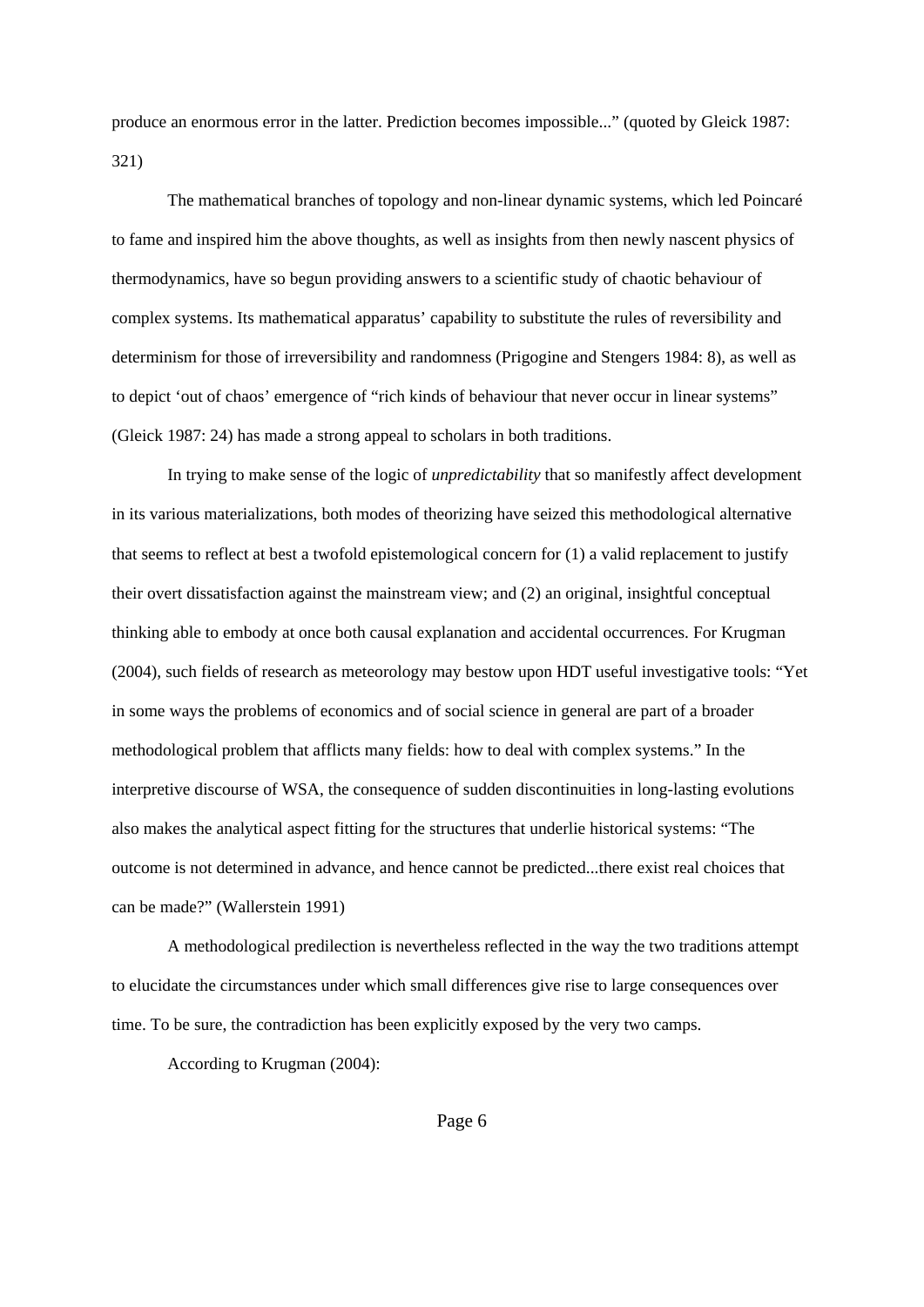"Economic theory is essentially a collection of models. Broad insights that are not expressed in model form may temporarily attract attention and even win converts, but they do not endure unless codified in a reproducible -- and teachable – form…the influence of ideas that have not been embalmed in models soon decays."

In Wallerstein's words:

"The quantifiability of data determined the choice of research problems which then determined the conceptual apparatuses with which one defined and handled the empirical data. It should be clear on a moment's reflection that this is an inversion of the scientific process. Conceptualization should determine research tools, at least most of the time, not vice versa." (1974: 8)

By implication, what one eventually gets consists of two distinct analytical frameworks erected on the common logic of historical accident and indeterminate evolutions. In quantitative tradition, the problem of inquiry arises as an intellectual artefact, under no spatial or temporal conditionality; for world-systems analysts, the experience of uneven development is a dual reality, of systemic and of historical change. What the interpretive tradition describes as "some contextual whole" or "historical social system" (Myrdal 1957: 164; Hopkins 1982; Wallerstein 1991), economic modelling takes for "symmetry between identical locations" (Fujita et al. 1999: 9) and "prevalence of multiple equilibria" (Krugman 1994).

The mathematical models of complexity lend themselves so persuasively to the social study thanks to their feature to resemble real-world phenomena. For example, the asymptotical process intrinsically associated with chaos modelling shows that the developmental gaps widen until dampened by countervailing processes. In historical evolutions this belief in progress or in the ineluctability of catching-up embedded capabilities seems to be the analyst's will-o'-the-wisp. While still remains subject to unpredictable evolutions, the modelled action of countervailing processes that close off the endless accumulation of advantage allows for patterns of periodic reconfigurations of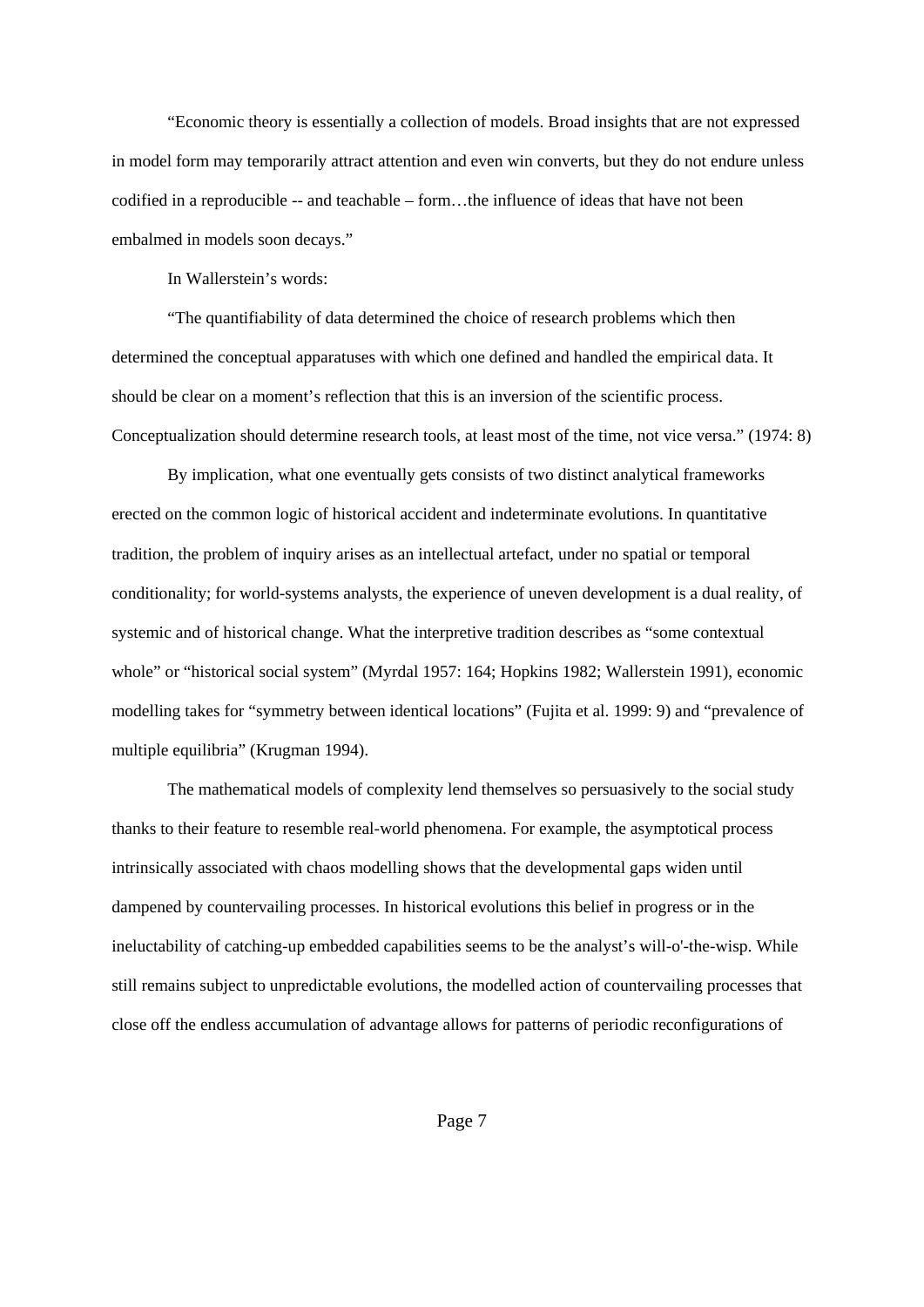spatial economy in a way which seems to be hard to include, for example, in orthodox convergence models.

In another instance, the 'nonlinear' mechanism is apt to lead to a life-resembling representation by using difference instead of differential equations and hence enabling the process of evolution, be it natural, biological or social, to make jumps from state to state instead of changing smoothly (cf. Gleick 1987: 61). Evolution proceeds through feedback loops, that continuously reinsert end results as *new* values of the parameters in the system, and is so able to produce *novelty*, of which no foreknowledge is possible. Further still, non-linearity leads to points of bifurcation, that is, points where there are two equally valid solutions for the equations, critical states of evolutions at which established configurations are no longer sustainable. Which equilibrium—read *high* or *low* level of development—the economy ends up, runs the argument, depends on the previous history of the system, which in fact is a very technical issue reducible to the change of parameters and endless computer simulations. As the story goes on, *the history* so understood may illustrate at once a recurring narrative of punctuated equilibrium, of growth and decay, and an irreducible random element of historical accidents leading to long-run cumulative consequences.

Even such a summarizing account of the use of complexity studies in explaining economic inequality would raise, from an epistemological point of view, a legitimate question: Why this quantitative mindset becomes also crucial for WSA, an approach which by definition explores historical social systems, and is so meant to illuminate the "historical choice about which of the alternative paths will be followed, that is, what kind of new system will be constructed" (Wallerstein 2004b: 76)? It is all the more interesting to discern the same logical threads given that early versions of the theory (e.g. Wallerstein 1974; Wallerstein 1980; Wallerstein, 1982; Hopkins 1982) had been exposed without the accompaniment of any reference to quantitative work, less so to complexity studies.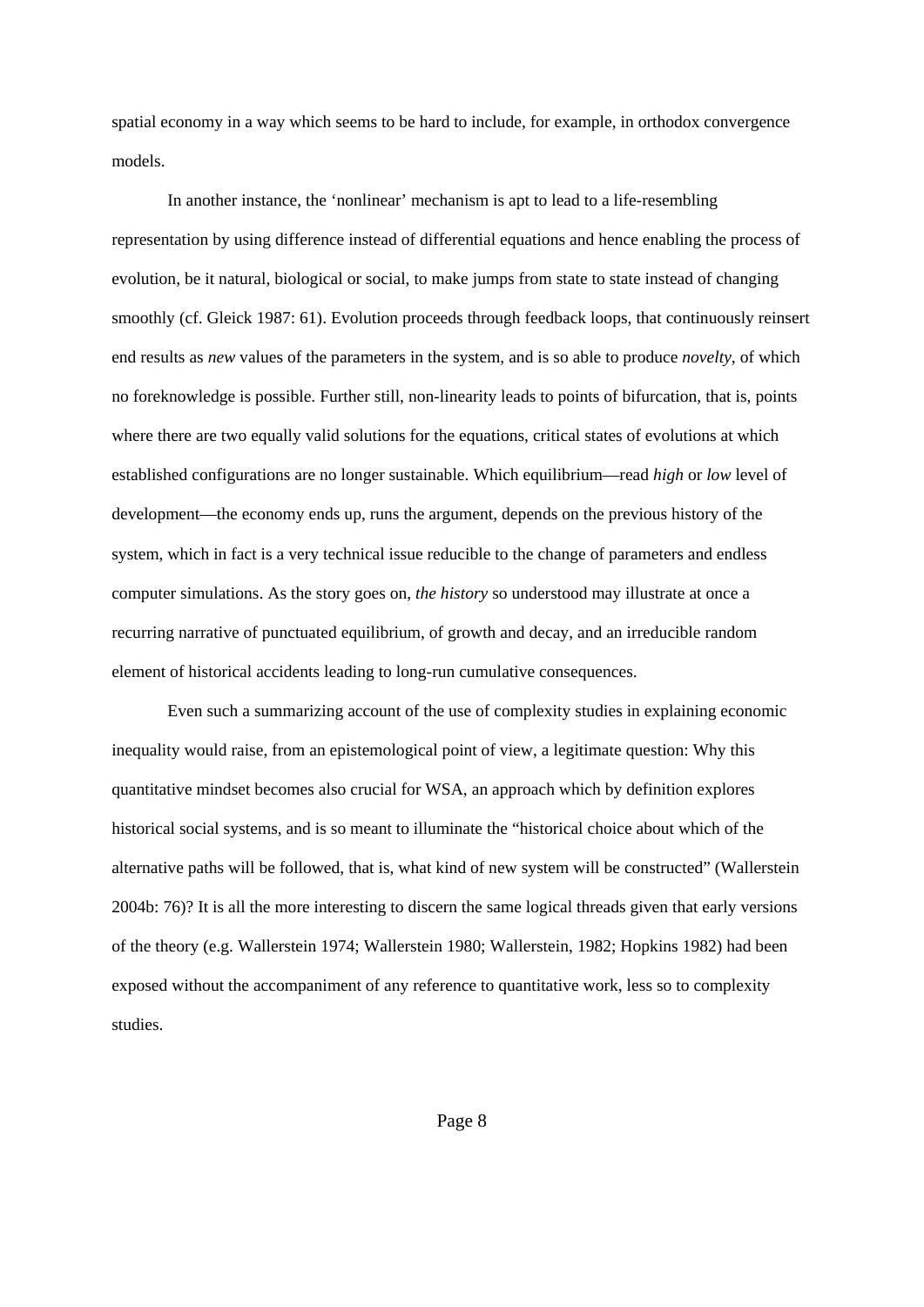Scattered analytical narratives have been used in the WSA tradition to depict a historically thick part of the reality as it became to emerge from the sixteenth century on: three different modes of labour control (i.e. forced labour, free labour, and an in-between form, share-cropping); increased dominance of long-distance trade as a source of "rapid accumulation of capital"; a geographical distribution of productive forces as a function of technology, possibilities of transport and communication, and political system; and the consequential emergence of a capitalist world-system distributed across three types of economies, a narrow, rich *core*, a middle zone—the semi-periphery that enjoys partial prosperity at the risk of shortly possible decline, and, a vast, poor periphery. "Which areas play which roles is in many ways accidental" says Wallerstein (1974: 355), but the overall picture is one of an economy-world which perpetuates inequality to the extent that the coreperiphery relationship indicates the degree to which surplus-value is unevenly distributed and cumulatively augmented in the direction of the core.

The thread of reasoning leads again to ascertain that the historical accident of the cumulative effect of small differentials would leave some regions in disproportionate (dis)advantage. Here is a WSA exemplar that concludes on the development gap between Eastern and Western Europe:

 "One region has a *slight* edge over another in terms of one key factor, *and* there is a *conjuncture* of events which make this *slight* edge of central importance in terms of determining social action, then this slight edge is converted into a large disparity and the advantage holds even after the conjuncture has passed...The *slight* edge determined which of the two alternatives would prevail. At which point, the *slight* edge of the fifteenth century became the great disparity of the seventeenth and the monumental difference of the nineteenth." (Wallerstein 1974: 98- 99)

 Later development of the theory (e.g. Hugon 1991; Wallerstein 2004b; Lee 2004) has however connected the logic of uneven development to complexities studies as fundamentally as its rival epistemology. In the new conceptualization, the peculiarity of historical systems implies that (1) they are not eternal and, consequently, "they had beginnings, lives during which they 'developed',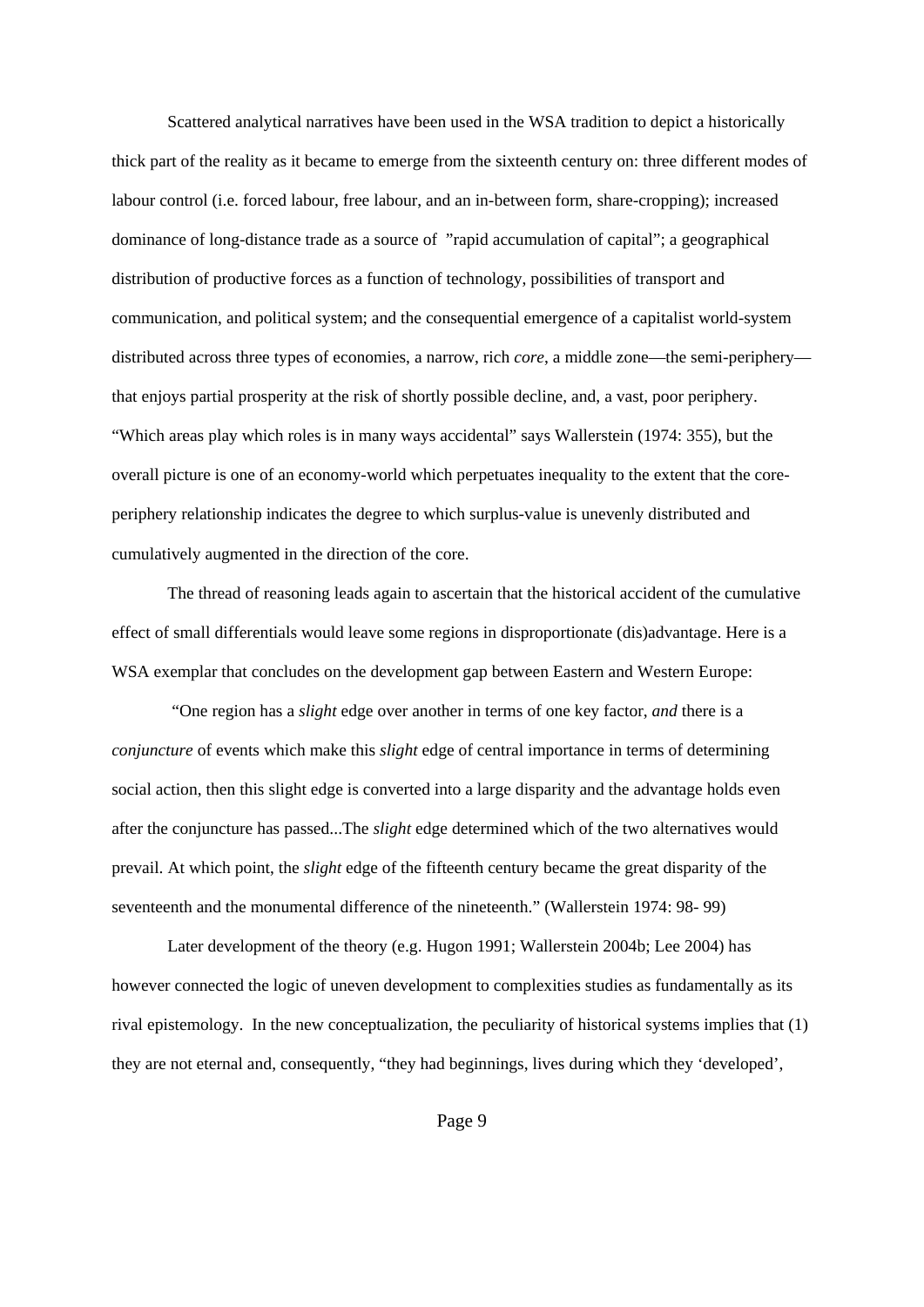and *terminal transitions*" (Wallerstein 2004b: 18; emphasis added), and (2) the cyclical processes (medium-run trends, expansions and contractions) along with their crises "cannot be resolved within the framework of the system, but instead can be overcome only by going outside of and beyond the historical system of which the difficulties are a part." (Wallerstein 2004b: 76)

The technical argument is rather unsophisticated. In Wallerstein's words (2004b):

"A secular trend should be thought of as a curve whose abscissa (or x-axis) records time and whose ordinate (or y-axis) measures a phenomenon by recording the proportion of some group that has a certain characteristic. If over time the percentage is moving upward in an overall linear fashion, it means by definition (since the ordinate is in percentages) that at some point it cannot continue to do so. We call this reaching the asymptote, or 100 percent point... This means that as we solve the middle-run problems by moving up on the curve, we will eventually run into the long-run problem of approaching the asymptote." (31)

The intriguing observation that one can be provided with a quasi-identical explanation by two opposed modes of argumentation will be subsequently followed through.

## **Understanding historical evolutions: a critique of the theories of uneven development**

Reciprocal antinomy aside, the two modes of theorising have not been spared external criticism either. For example, HDT proposes to geographers a model of development that embodies "trivial" empirical applications, results "not particular novel", and analytics "too abstract, over simplified and too idealised" (Martin 1999), while WSA retains much vagueness—"the term world system was clumsy and obviously inadequate" (McNeill 2005: 154), exhibits a deterministic vision of historical processes (Sewell Jr. 2005: 85-88), and, adding insult to injury, remains virtually ignored by contemporary similar quests (e.g. "The Other Canon"; Reinert and Riiser 2004; Harvey 2006; Hindess 2007).

 The ensuing argument will have to admit that this criticism is in part true. Our perspective is grounded on the observation that the *subject matter*, as well as the *method* of both theories are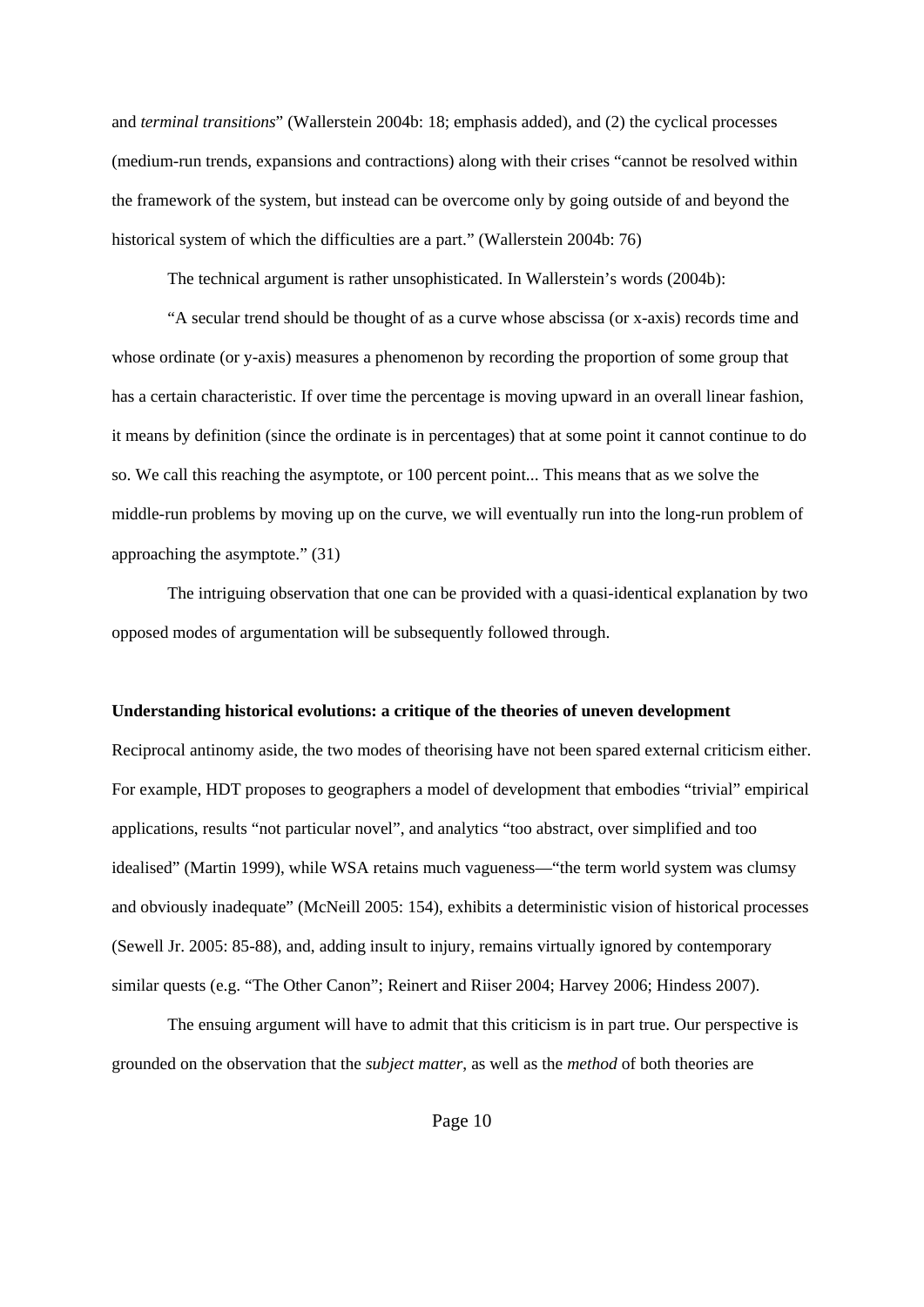crippled by inconsistency if one follows the logic of complexity in historical processes to its ultimate consequences. The point is subsequently advanced along the lines of a discussion relative to the mathematical assumptions and interpretation of development in the HDT tradition, and then to the interpretive limits of the WSA.

## *A discussion on quantitative theorising*

In perfect confidence of the explanatory power of the natural imagery of chaos theory, Gleick (1987) narrates how a scientist of life sciences chooses the analytical toolkit:

"A physicist...finds the right equations from the first principles. Then he solves the equations, if he can. A biologist, by contrast, could never simply deduce the proper equations by just thinking about a particular animal population. He would have to *gather data and try to find equations* that produced similar output."(60; emphasis added)

One defining characteristic of economic modelling is the belief that the logic of mathematical formalism resembles the real world, of biotic populations, as well as of human affairs; what is theoretically possible is of necessity a fair description of economic reality: "Economists insist that their equations actually do say something about the real world" (Krugman 1998).

Economic systems are indeed prone to unpredictable behaviour, runs the argument of HDT, due to the existence of economies of scale. An early version of the theory (Krugman 1981) proves that 'uneven development' is a necessary outcome in a two-country model of capital accumulation and growth: on the presumption that the industrial sector exhibits increasing returns to scale, "an initial discrepancy in capital-labour ratios between the two countries will cumulate over time, leading to the division of the world into a capital-rich, industrial region and capital-poor, agricultural region."

The availability of new modelling techniques for non-linear dynamic systems has made possible a more realistic, detailed view of the economic systems that translates in fact as an ever more challenging mathematical construct. In more developed variants (e.g. Fujita et al. 1999; Krugman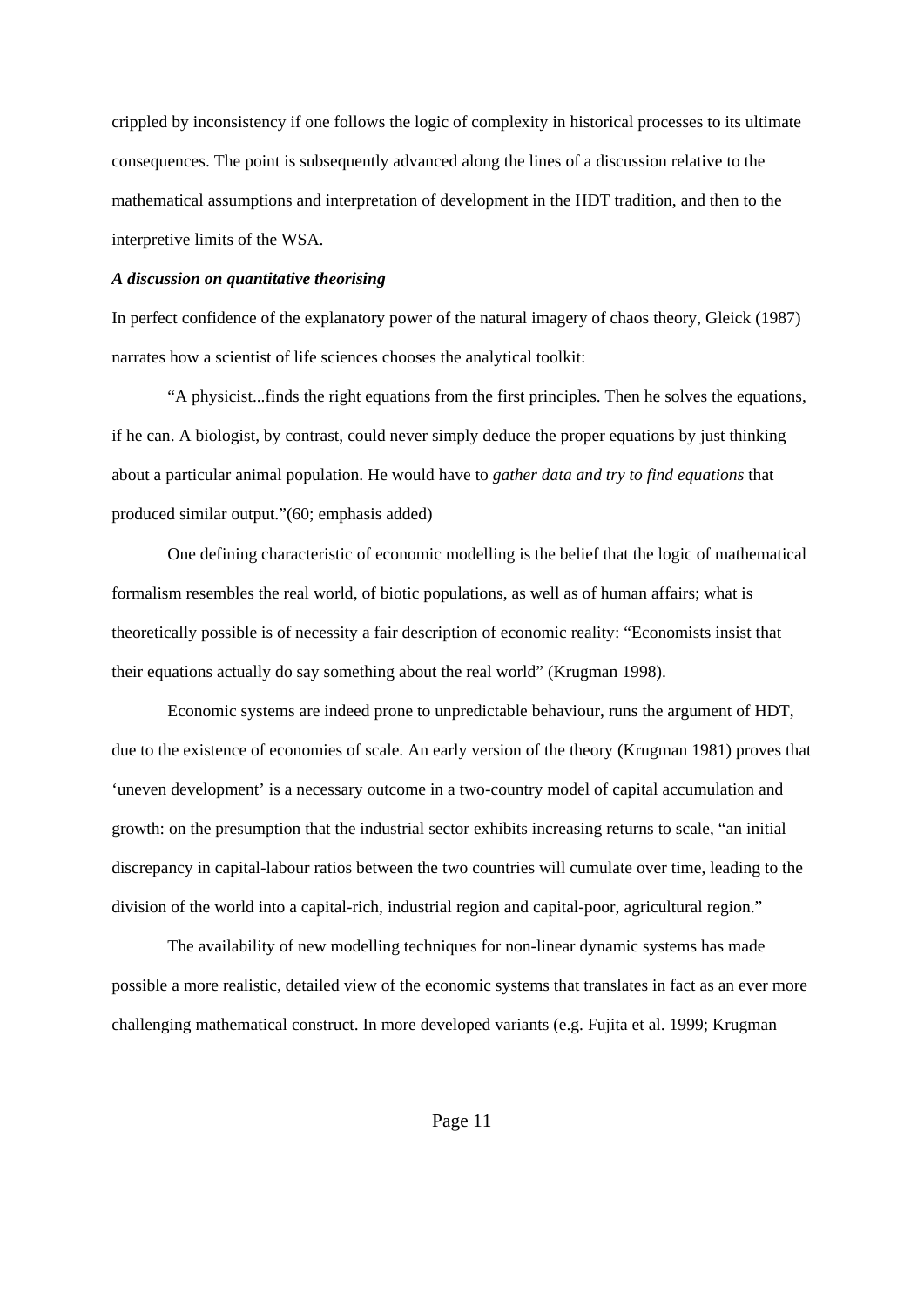2004), the economic descriptions can barely be visualised or theoretically assembled unless a computer simulation emulates a real-world situation.

In a typical simulation of, say, the three-region case, the computer run would yield four equilibria, three in which all manufacturing is concentrated in one location and one in which there is an equal distribution of manufacturing across locations. Where have these outcomes resulted from? It turns out that the answer is but a figment obtained *for the most interesting range of parameters*, which for that matter were only three, i.e. the elasticity of substitution among products in the manufacturing sector, set for this example at 4; the share of manufactures in expenditure, set at 0.2; and the transport cost between any two locations, set at 0.4 (cf. Krugman 1994).

It is only now that details of economic evolutions enter the scene. The location of economic activities is at the behest of the simultaneous work of centrifugal and centripetal forces, which in their turn are determined by a complex combination of variable factors. For example, the cost of transportation may be conducive both to a greater mobility of factors or to a locally based economic development, as the availability of pools of knowledge and technological spillover may reinforce or abate the trend when abundant or scarce, respectively. The economic landscape thus changes in unpredictable configurations from path dependant and locked-in processes to endlessly agglomerative processes and vice versa. Prosperity (poverty) follows the inherently superior (inferior) activities in terms of generating increasing returns.

The preceding discussion has shown that the essential feature and minimal assumption of cumulative causation consists of the emphasis on economies of scale. That income-generating activities possess distinct intrinsic capabilities to spawn increasing returns to scale may indeed be a source, *the* source, of exponential differentiation, but neither is this of necessity the case, nor the direction of causal link, if any. That is why our contention to economic modelling regards its in-built capability to provide a 'historical' account of equilibrium and not of *development* per se, with a resulting significant loss of critical social detail along the way.

Page 12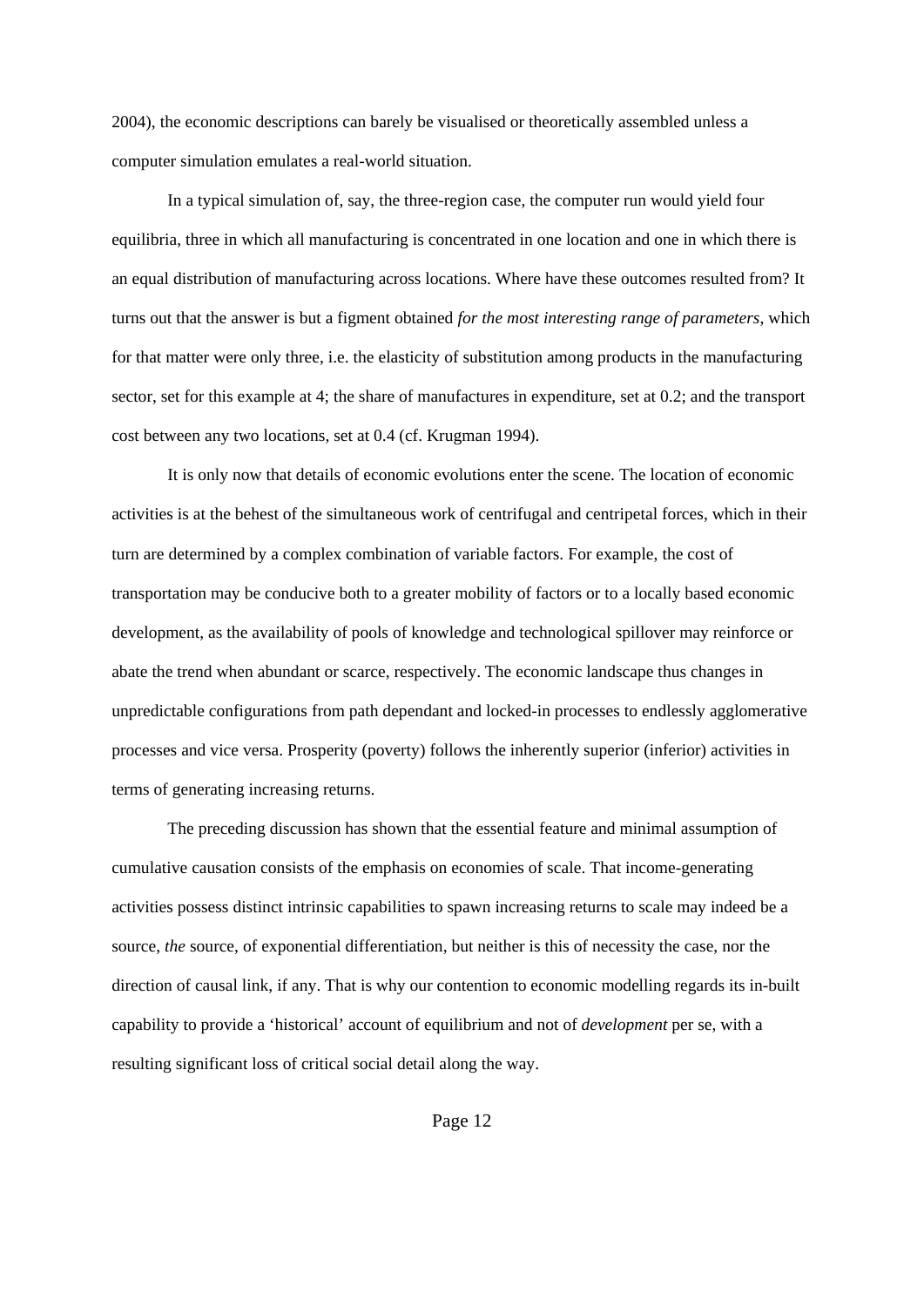One may nevertheless notice a nuance of interpretive concession. As at any moment in time the future course of diverging evolutions is explained by *a set of initial conditions* these latter may be conceived in terms of historical specificity. "Whether one prefers to explain the greater initial accumulation of capital in one region by the slave trade or the Protestant ethic, this is a model in which small beginnings can have large consequences." (Krugman 1981) By implication, *any* other historical set of circumstances could so replace economies of scale as model's premise as long as, of course, they could be made tractable in quantitative terms.

It may be also retorted that the choice of equations' parameters in the first place has been indeed a case of economic appraisal of how the world works. This assertion is already weakened by an assumed Friedmanian type economics which advocates analysis on its capability to predict evolutions irrespective of the realism of its assumptions. "A set of clearly untrue simplifications…dictated partly by guesses about what is important, partly by the modelling techniques available" (Krugman, 2004). For those insensitive to these presuppositions, it could be further assumed that the formal model may turn someday into a more realistic image of the world based on similarly more realistic assumptions by virtue of increased computational complexity and continued recalibration.

For this reason, our counterargument that critical details in the representation of subject matter get lost in the modelling approach apparently becomes superfluous. This is not however the case precisely because it is the very logic of formalism and not its analytical capability which is of little relevance in historical contexts. Its main explanatory power is based on in-built 'predictive' characteristics of the models, which misleadingly takes *mathematically necessary* outcomes for *historically possible* economic evolutions.

Consider again Gleick's narrative of the choice of method. The mathematical parameter, say *x*, lends itself to interpretation across scientific disciplines *exclusively* according to the researcher's modelling needs. The amount of heating or of friction in physical systems may correspond in biology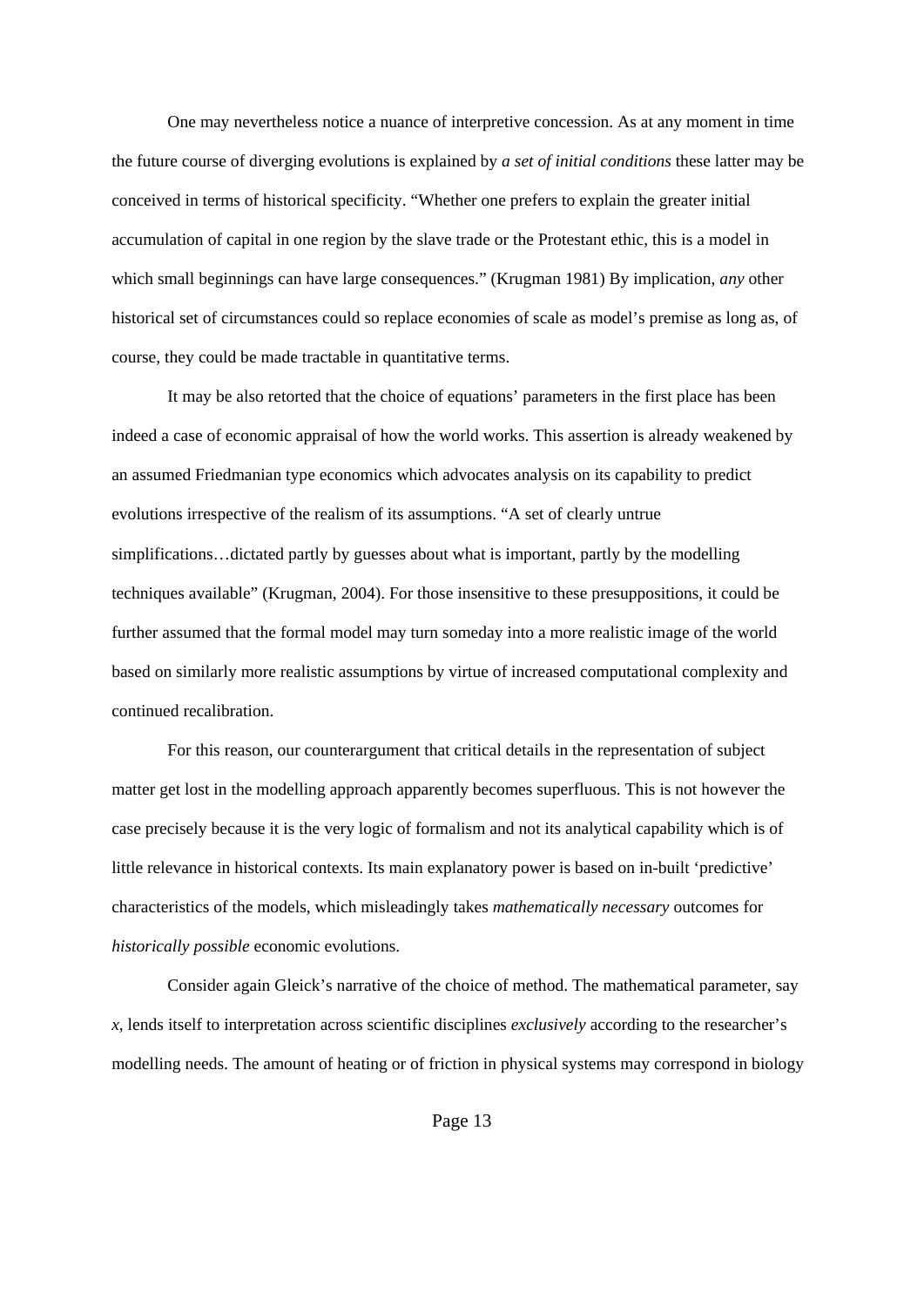to fecundity of the fish, the propensity of population to boom and to bust, concentration of substance, whereas in economics metamorphoses into concentration of manufacturing or of employment in a given region or industry. What is used to describe characteristics of population like birth rate, death rate, or the amount of resources available becomes characteristics of local levels of economic activity such as migration, share of income spent locally, size of market or the region's 'export base' (cf. Gleick 1987: 60, 63; Prigogine and Stengers 1984: 194, 160; Fujita et al. 1999: 27-28)

By the same token, the computer simulation in economics will as meaningfully describe the successive evolutionary steps of the process dependent on some parameter *x* as in physics or in biology. The isomorphism translates from cases of climatic fluctuations or ecological evolution to spatial configuration of larvae of coleopteran, construction of a termites' nest or arrangements of a population of macromolecules to examples of spatial configuration of economic activities or of emergence of dominant cities (cf. Prigogine and Stengers 1984: 181, 190, 194; Fujita et al. 1999: 27- 28) according to the technique of choice. The logic of reasoning is of purely technical character: the degree of nonlinearity and hence of unpredictability rests on the abstract manoeuvring of the various levels of parameter *x*.

The emerging picture of evolution includes, in truth, explanations of "the nature of the positive feedback that can lead to self-reinforcing growth or stagnation" (Krugman 2004) but only for a snapshot of its temporal sequence. Capturing historical growth and development processes in 'formal' models does not make however possible to escape the trap of linear chronology. Evolutions cannot be accurately explained along the *widening gap* curves: the increasing complexity of production and social life in general is neither unambiguously beneficial nor harmful to growth, nor do circumstantial factors inevitably and irrevocably doom an economy to a future of relative decline or progress.

To bring the argument more forcefully to light, let us take an example fully disclosed in its most significant details by various researches. The Dutch economy was for fairly long time—ca. one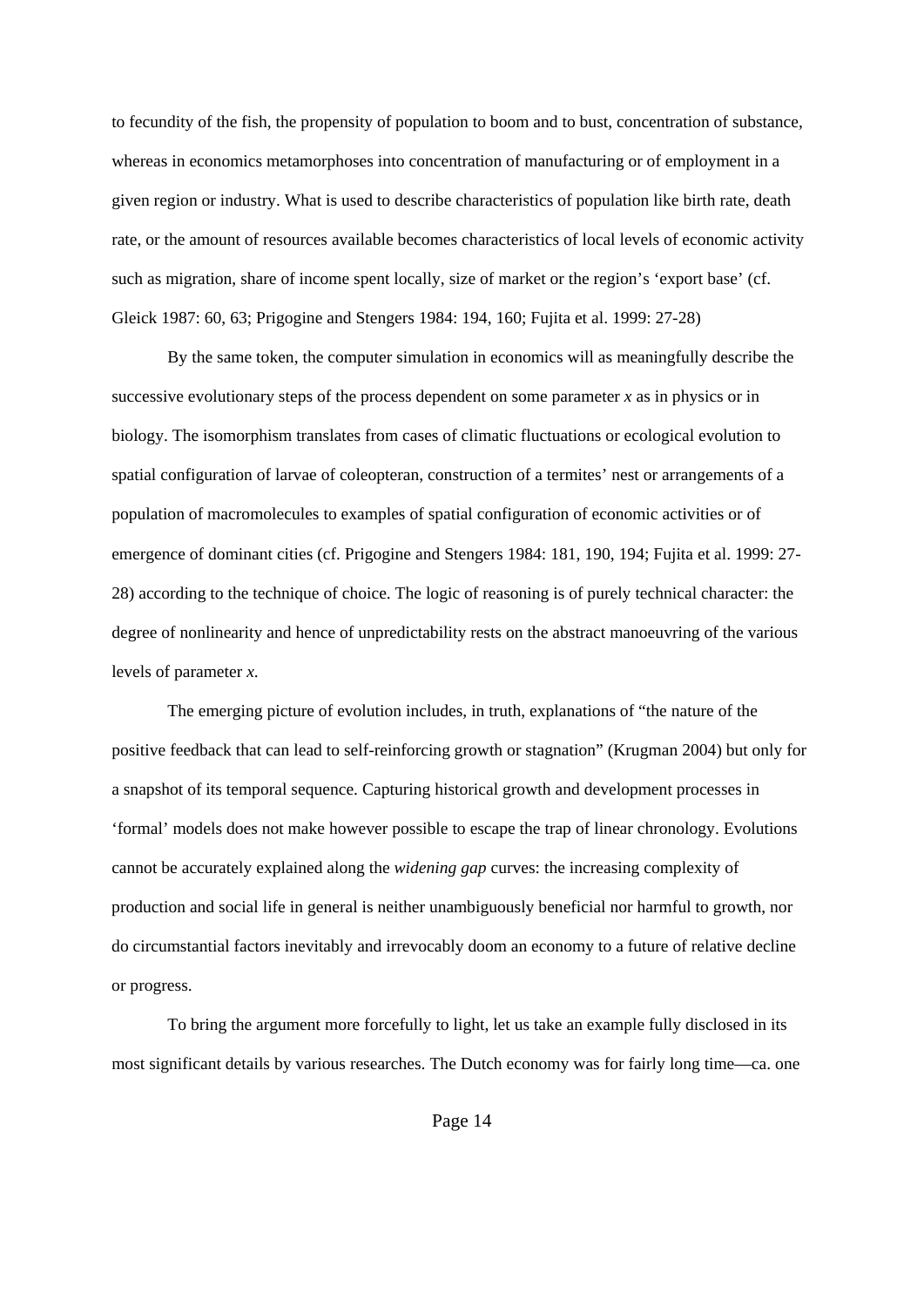hundred years—the leading force of economic progress in the sixteenth and seventeenth centuries. This achievement was made possible by a unique combination of economic capability "in the historically oldest form of food production, that of gathering, in this case the gathering of fish" (Wallerstein 1980: 39) and a shrewd control of power in the Baltic trade. The whole set of economic activities—fishing industry, agriculture, livestock husbandry, textiles, shipbuilding—constituted itself indeed in a favourable environment, with its forward and backward linkages, but only a peculiar contingency embodying the circumstances of political power and economic tradition triggered the boom. The envying naval position in the Baltic's in fact reinforced the advantage of the shipbuilding and eventually placed the Dutch "in the happy circumstance of the spiral effect: circular reinforcement of advantage" (Wallerstein 1980: 40).

The Dutch economy example is just an instance of the causal sequence that connects the monopoly power of "trade circuits and communications" (Braudel 1982: 153) to ordinary episodes of economic life. A distinct implication of this historical account is that specialization does not appear any more as mere result of the interplay of maximizing decisions in a constrained environment. It even comes out that its relevance in determining a certain course of evolutions in the long term is virtually nullified as long as prosperity has recurred mainly in association with the influence and political power of deeds of trade. What conventional economic theory expounds as reciprocal benefits of free trade, the historical fact describes rather as an indeterminate interplay of historical circumstances. In the light of historical evidence, the famous Ricardian example of Anglo-Portuguese trade becomes an historical outcome of "an inheritance, the consolidation, historically achieved over time, of a situation dating from some earlier period... established progressively as a chain of subordinations" along which "Portugal, once a rich country…had been pushed towards the other direction [of unequal exchange]." (Braudel 1984: 48)

The supposition of economies of scale or of any other tractable economic fact as one allcovering causality is further weakened by other works that place cumulative advantage within a rather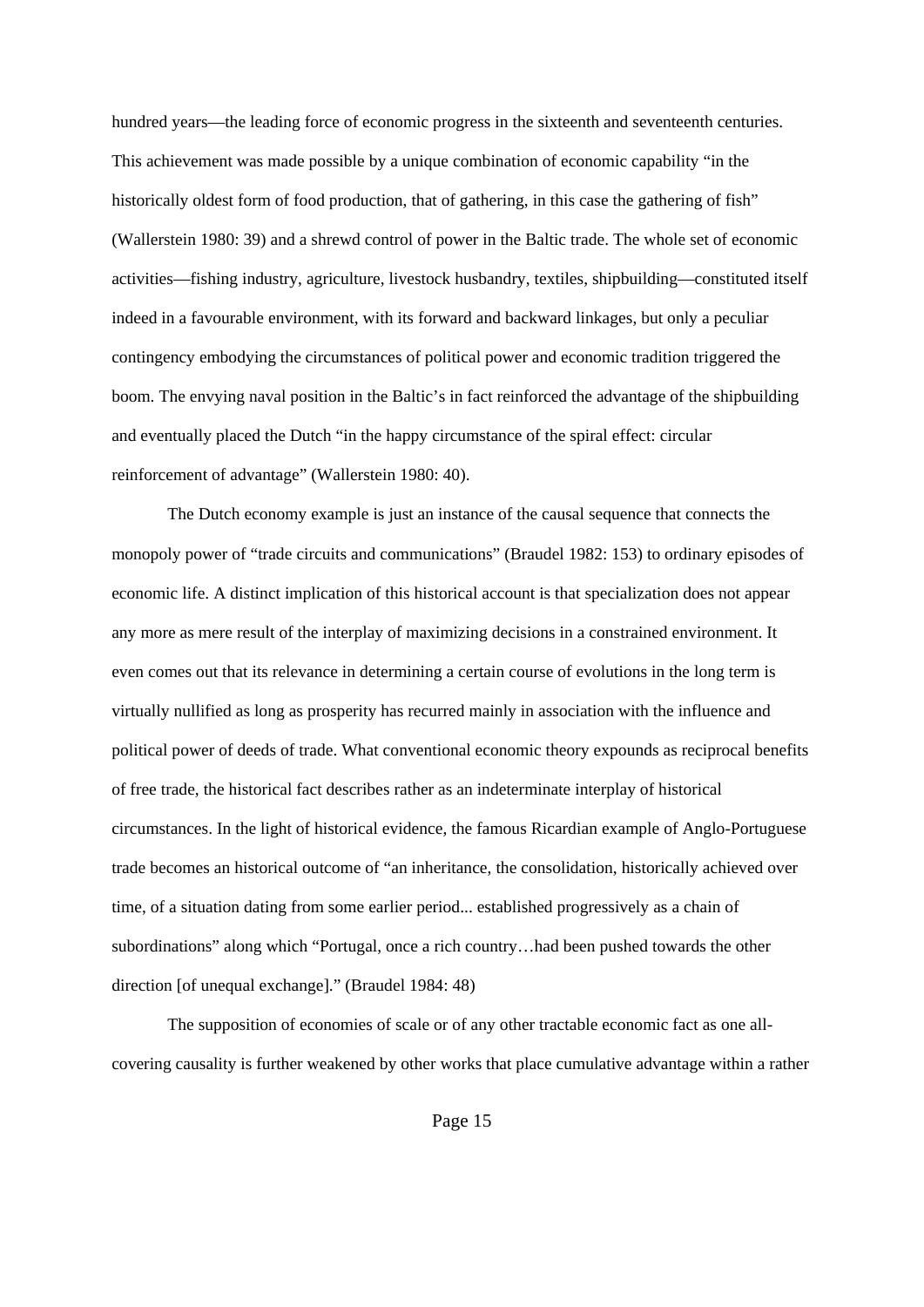diverse range of sources besides power relations. For instance, Neckerman and Torche (2007) and Berger and Elsner (2007) emphasize the circular cumulative causation of specific organizational contexts, whereas Martin (1999), in the same vein, enlists a host of important locally-varying factors (e.g. infrastructure, state spending and intervention, regulatory arrangements, human capital formation) to make up for what geographers call "institutional thickness".

A claim to valid interpretation is also advanced by the literature that ascribes a role for "growth spurts" (Fearn 2004) or "power jumps" (Mann 1986: 525) as isolated or unique economic episodes instrumental in generating positive feedback over time (se also Martin and Sunley 1996; Nayyar 2006). Economic externalities may become indistinguishable in a socio-cultural context that is the millennia receptor of human breakthroughs ranging from animal domestication and iron smelting to satellite television and digitalization of arts.

Even the literature sympathetic with quantitative techniques has to concede a sort of middlerange theorising in favour of historical interpretation. The latter may include concepts like "countervailing and supporting changes of cumulative causation" (Myrdal, 1957: 13, 20), "attitudes to risk-taking and money-making" (Kaldor, 1960: 228) or "entrepreneurial response" (Setterfield 2001). The role of increasing returns, of no negligible importance in *ceteris paribus*-based abstract reasoning, goes nevertheless almost unnoticed within a historically embedded sociality which eventually explains why "spatial agglomerations occur in particular places and not in others" Martin (1999).

Our thesis therefore implies that quantitative theorising cannot but lead to results expected by virtue of the in-built features of the model itself. This is just a restatement of the trivial evidence that, by their very logic, mathematical propositions—within the presuppositions underlying their construct—may well prove infallible as the truths are logically deduced from premises which are themselves definitions. For event regularities and law-like phenomena, this approach could indeed make sense, but as will become evident in the ensuing discussion of the interpretive thinking, they occupy but a secondary position in the social study.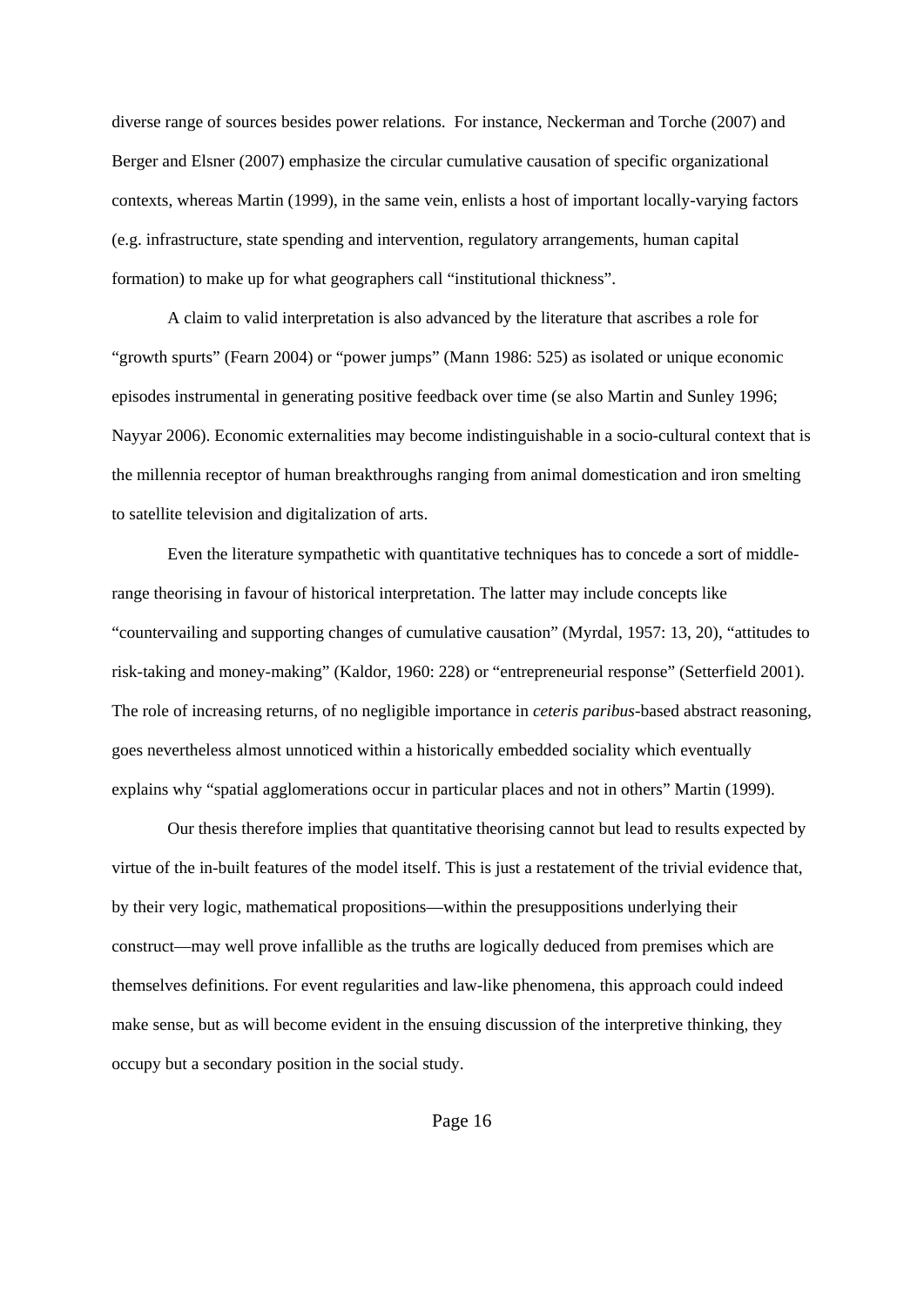#### *A discussion on interpretive theorising*

The paired mindset of time and space, of *TimeSpace* and *world-system* bequeaths the discourse on development one of the most important conceptual legacies in the WSA tradition. It brings in a view of society that evolves in social temporality, as a *historical system* in a particular social space, at a particular social time. Specific terminology is used to reveal the fabric of social temporality in terms like "layers" (Wallerstein 1974: 86), "chains" or "series" (Braudel 1981: 560), "sets" or "orders" (Braudel 1984: 70), "vectors" (Hopkins and Wallerstein 1996: 2), "structures/categories" (Braudel 1996: 28; Wallerstein 2000), or, in a summative expression, "overlapping histories, developing simultaneously" (Fernand Braudel quoted by Wallerstein 1980: 20). No matter which linguistic choice, the emerging picture is that of social developments evolving on a plateau of concurrent sequences of events, and possibly in different historical times.

The exercise to enlist these sequences seems at once both familiar and novel for they continue to resemble the usual vocabulary of social sciences, whereas nevertheless serve a different methodological purpose. For example, serial history grew out precisely of the analytics of "series" i.e. separate entities of social fact organized like macroeconomic series of prices, wages, demography, trade cycles etc.—and served the purpose of introducing history to quantitative study. As have been suggested, the tack here is different. In our view, large scale, long term evolutions cannot be in a meaningful way subjected to scientific inquiry unless understanding of the various sequences at work holds centre stage in a history-laden version of the theory. In this sense, we concur with those views that subordinate the existence of various simultaneous histories to "the overarching structure of the social whole" (Hindess 2007) and channel the debate specifically in giving reasons against the claim that WSA becomes relevant exclusively within "the boundaries of the historical system in general" (Wallerstein, 1991).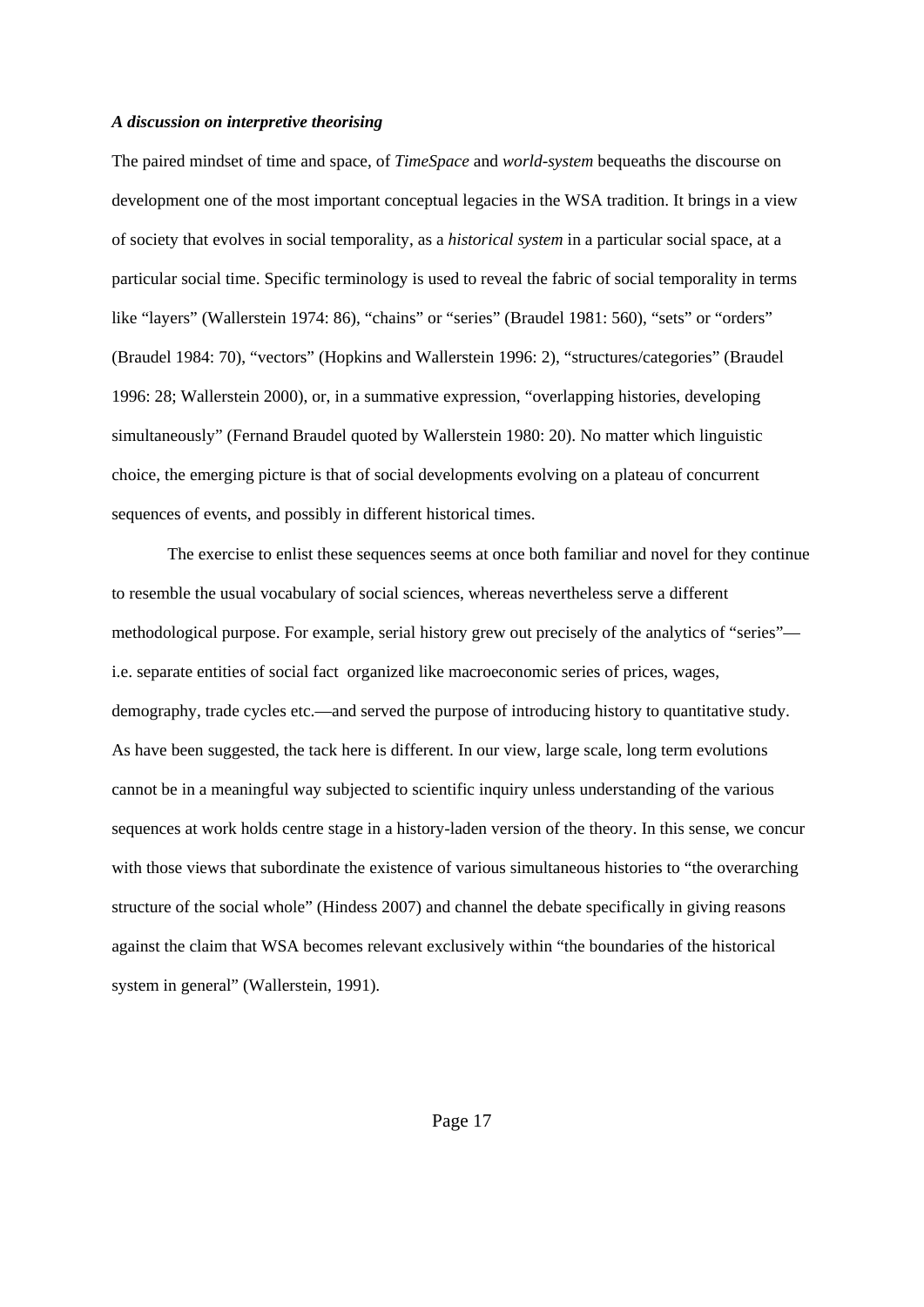"One cannot analyze social phenomena unless one bounds them in space and time", asserts Wallerstein (1980: 245), and Lee (1996) reiterates the assumption with a slight nuance, the WSA is "temporally bounded, and spatially delimited (but expanding)."

From our point of view, this presupposition introduces unnecessary epistemological constraints. If the conjecture of the existence of social temporality is right, the normal corollary then is that the issues of starting and of terminal points in social evolutions are a partial, and possibly incorrect, description of reality. What can make the uneven development discourse retain its analytical consistency would force us to think of variable instead of bounded spatial coordinates and continuous instead of discontinuous temporal coordinates. This ultimate consequence seems the more so valid as the logic required by the historical nature of evolutions implies that no one sequence, be it capital accumulation, economies of scale or division of labour, seems to dominate the outcomes in spite of the contrary claim of the two modes of theorising.

The natural onset to work out our conjecture in detail is the problem of spatial-temporal boundaries in historical systems as presented in one apodictic tenet:

 "In the late fifteenth and early sixteenth century, there came into existence what we may call a European world-economy...The starting points and ending points vary according to the national perspective from which one views the century. However, for the European world-economy as a whole, we consider 1450-1640 the meaningful time unit, during which was created a capitalist worldeconomy." (Wallerstein 1974: 15, 68)

Furthermore, in a kind of inescapable if unpredictable destiny, "there must come a point when the trends create a situation in which the cyclical rhythms are no longer capable of restoring long-term (relative) equilibrium" and, at this turning point, the system is replaced by "one or more alternative successor systems" (Hopkins and Wallerstein 1996: 8).

The whole thesis puts forth a compelling argument, cogently disguised in the language of complexity studies: a space of development (the *European world-economy* primarily understood as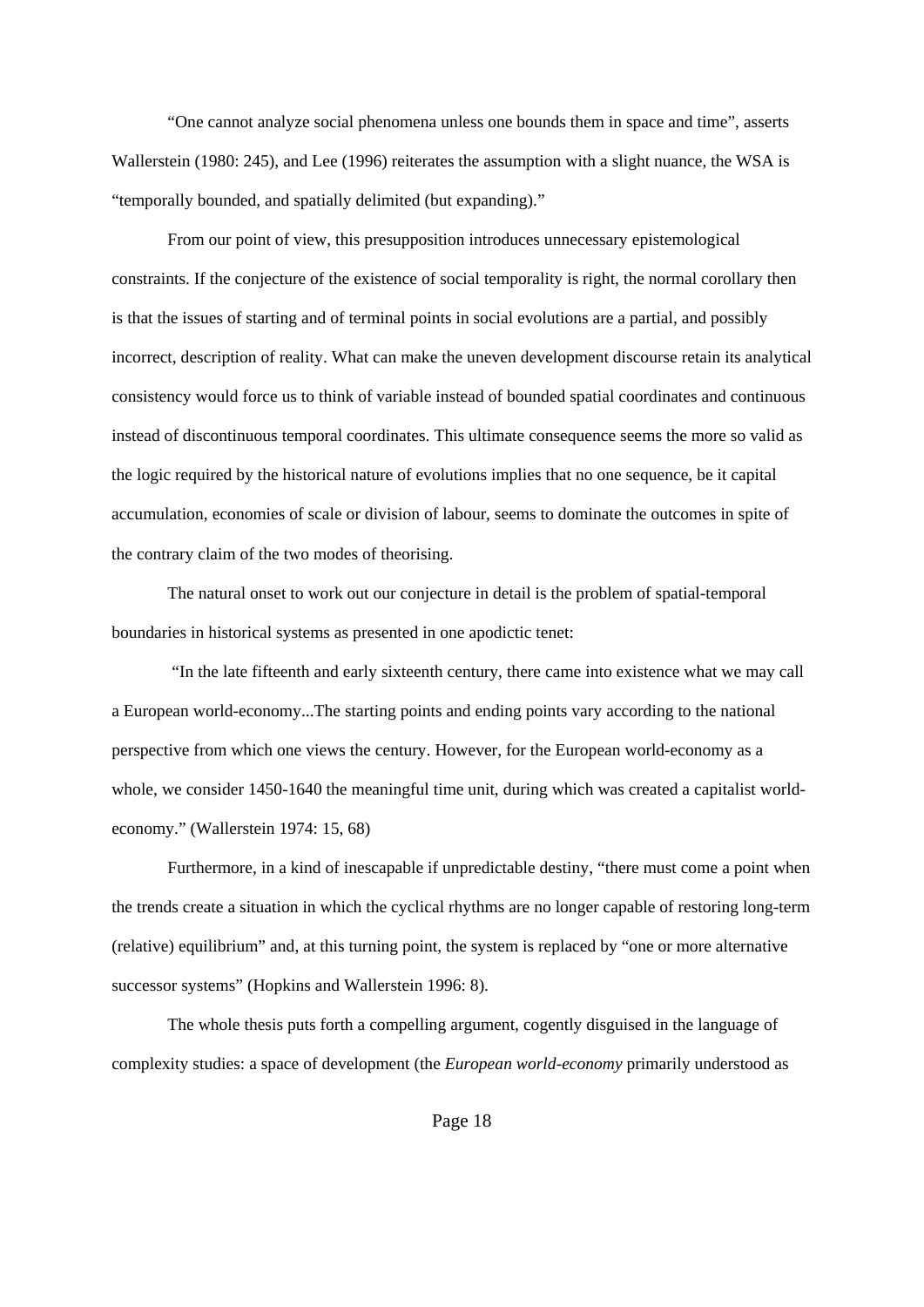"parts of Europe and the Americas", Wallerstein 2004b: 23) gives rise to divergent evolutions (increasing gaps of well-being) within the duration of a particular historical system (*the worldsystem*). Let us think about this particular spatial-temporal conditionality in the same way the WSA suggests, as multiple sequences of events.

There should be little ambiguity: the modern world-system is the story—"analytical history"—of a singular phenomenon, "the theory of capitalist development as part of a larger theory of sociohistorical change" (Wallerstein 1980: 8; Wallerstein 2004a: 91). With this caveat in mind, we may be nevertheless able to position our historical telescope to other possible Europes of the same time in contrast only to modern Europe. The other Europes, for which capitalism is a form that, like so many other forms, may or may not be inevitable, may be thought of as any other geographicalhistorical configuration, each one being the result and the origin of significant economic evolutions themselves at different meaningful, intertwining geographic and temporal scales, ranging from global phenomena to individual histories.

Consider the global scale first. Neolithic or agricultural revolution seems to be an undisputed temporal reference as to humankind's original attempt to escape backwardness. For Wallerstein (1974: 3) the next great watershed becomes manifest at the creation of the modern world. It was only then that a circumstantial concurrence of propitious conditions for the international division of labour resulted in wealth accumulation through long-distance trading and market-based exchanges.

For other scholars, this exact timing may be less relevant as they look at social temporality through different lenses. For Clark, "the accidents of institutional stability and demography" (2007: 11) prompted economic progress on a spiralling and diverging path no sooner than the times of Industrial Revolution. McNeill sees the rise of the world system about the time of the Christian era (ca. 1000 A.D.). Not only was an enduring "market-regulated behaviour" already in place by that time (1980: 37), but also, the crux of his view, "human populations had adjusted to the confluence of the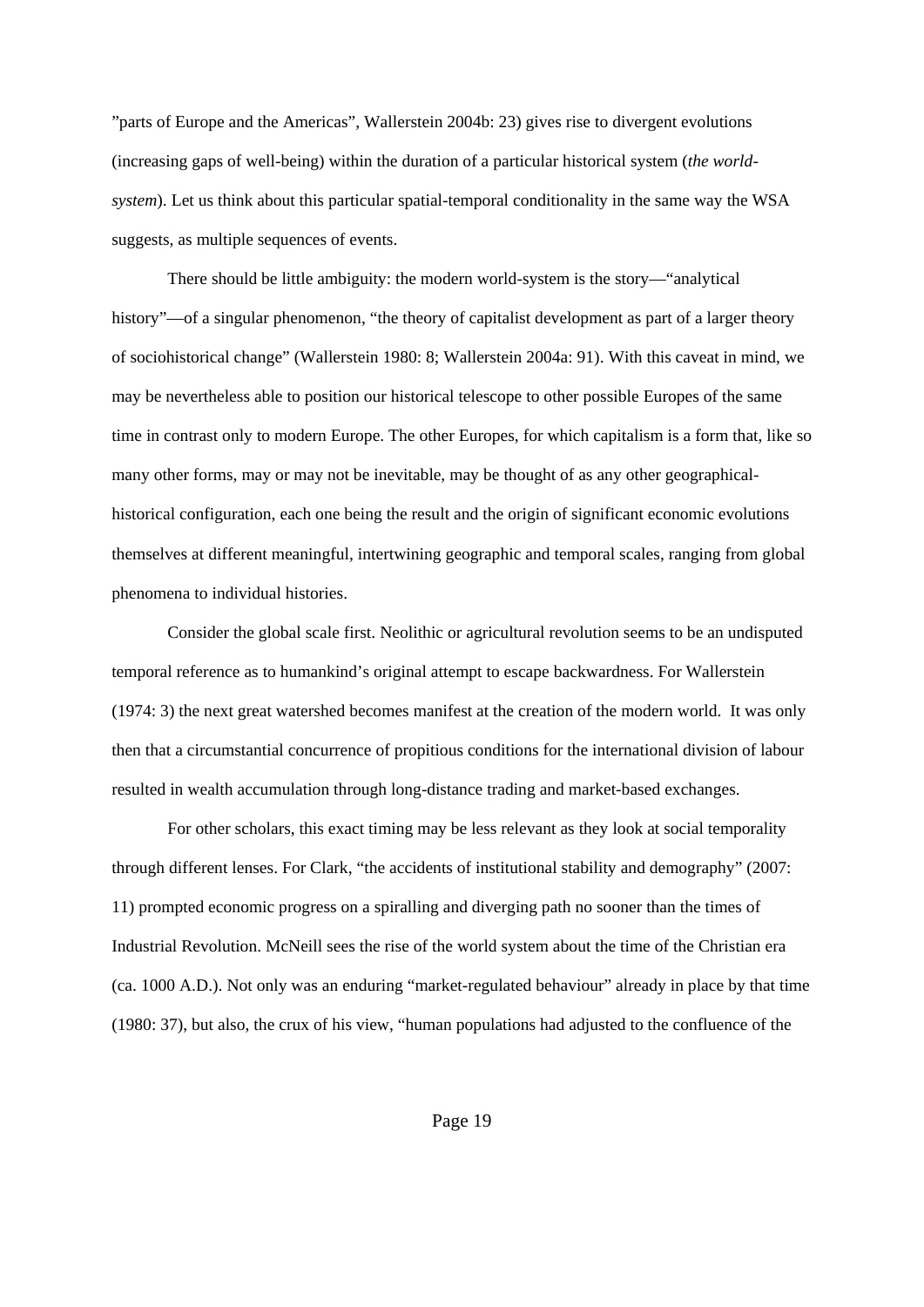various infectious diseases that in earlier times had developed differently in different parts" (1976: 132).

Braudel substantially relaxes the assumption of any boundary by arguing in favour of the existence of "several world-economies that coexisted" by the Middle Ages and even in antiquity (Braudel 1977: 83), as well as of a "first world-economy ever to take shape in Europe, between the eleventh and thirteenth centuries" (Braudel 1984: 92). He even advances a radical view of the study of the elementary constituents of economic evolutions such as production, exchange or consumption by arguing that they "do not depend either on ancient or recent choices made by a particular civilization…or on a past which continues to influence everyday life. These elementary rules have no frontiers." (Braudel 1982: 114)

At smaller scales of human evolution, one may similarly encounter sequences of events in diverse manifestations, which individually converge to position social temporality at the behest of indeterministic behavior. For Braudel, "the weapons of domination" so forcefully permeated the social fabric that "a few wealthy merchants…could throw whole sectors of the European or even world economy into confusion, from a distance" (1981: 24). At the other extreme, ordinary people may become only more estranged to social realities and got lost "in the dirty and complicated worlds of governmentality and political society" (Partha Chatterjee quoted by Corbridge 2007).

It appears obvious that *the sixteenth century* and some further bound cannot be relevantly posited as milestones except for inducing a causal mechanism *predominantly* based on capital accumulation. Once one also begins to accept other *broad* sequences, the resulting rationale embodies a vision of unbounded social temporality which fundamentally rests on the recognition of multiple, concurrent equivalent sequences of historical events.

It goes much beyond the scope of this paper to sketch out an analytical resolve of the problem of sequences. One may however point to an *ad hoc* definition which bears the WSA imprint: sequences are "complexes of processes that provide the continually evolving structured frameworks

Page 20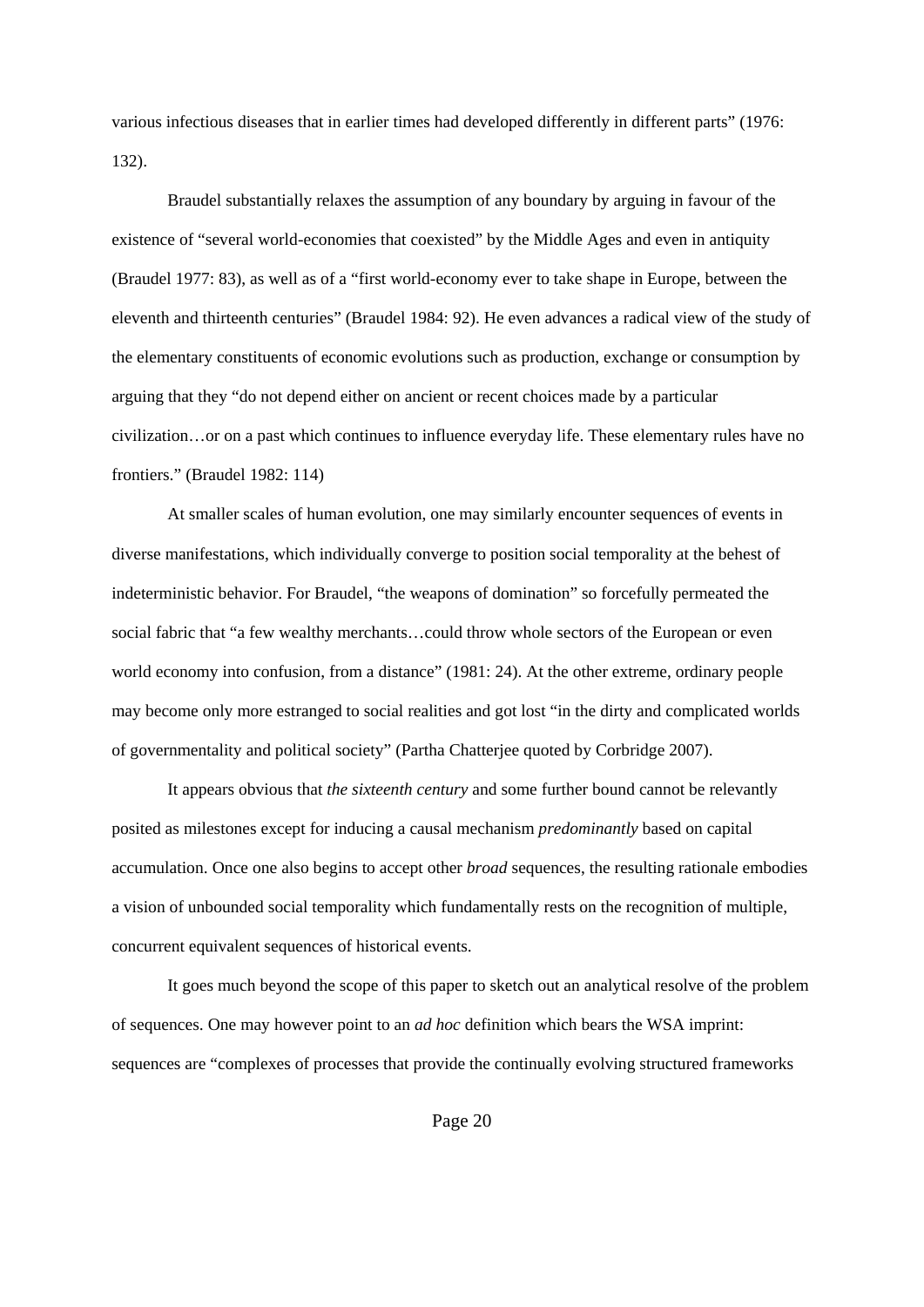within which social action has occurred [and] bear within them the processes by which they get transformed into other structures/categories." (Hopkins and Wallerstein 1996: 2; Wallerstein, 2000)

What this definition and our previous discussions suggest is that, over long periods of time and across large geographical areas, social evolutions materialize in unpredictable phenomena at the confluence of multiple, concurrent factors. Uneven development in our case is such a result of historical influences originating in capital accumulation, capital/labour ratios, institutions, resource endowments, or economic externalities. Scholars familiar with the topic have convincingly made a case for a more extended list that should also include climatic fluctuations (Gustaf Utterström quoted by Wallerstein 1974: 34), "critically important epidemiological breakthroughs" (McNeill 1976: 3), migration (Nayyar 2006), "the taxation crisis of patrimonial bureaucracy" (David Lockwood quoted by Wallerstein 1974: 29), or the underlying structures of civilizations like religious beliefs, attitudes to death, work, pleasure and family life (Braudel 1996: 28). Had the researcher to take on a different task he would necessarily attempt to build up a different list of relevant, manifest, long-lasting sequences of events. The set will change composition according to various analytical contexts and it will come then not much as a surprise to rely on similar interpretations, say *externalities* as an enduring feature of social segregation. After all, the study of social phenomena must share a common epistemological background.

At the same time, short temporal events seem to be more easily framed in law-like trends and regularities, in narrower sequences. In contrast to the broad one, the *narrow* occurrence is determinate, predictable, and possibly quantifiable. When a region of development begins to coagulate ever more productive factors, the visible result may be indeed a direct consequence of such impersonal, familiar drivers as efficiency (cost minimization) or market exchange (opportunity cost). Nevertheless, the more one attempt to make sense of these processes at *historical scale*, the less one can get in understanding the causal sequence. It is in this sense, of meaningful social evolutions, that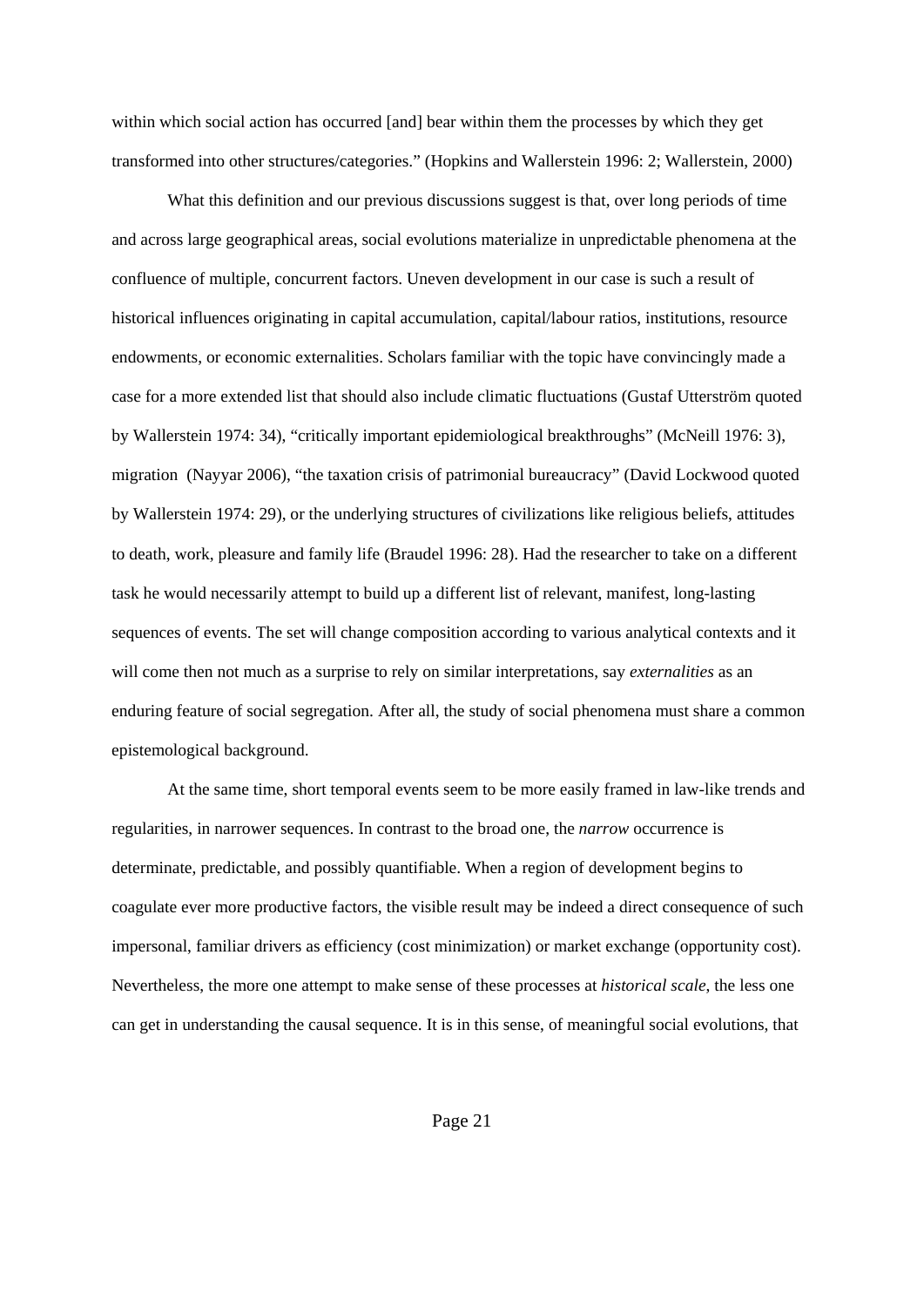we should interpret the *broad* and the *narrow*, the *universal* and the *particular*, the *recurrent* and the *accidental* event in cultural rather than natural imagery.

#### **Concluding remarks**

For analysts who deal with the logic of reinforcing and cumulative advantage in historical processes any methodological squabble between HDT and WSA traditions should be simply seen as irrelevant. Both theories present a remarkable resemblance relative to the broad structure of their causal mechanism.

Here is a summarized version of the *received view* of uneven development along four explanatory modules equally advocated by the two traditions:

(1) Development is an inherently indeterminate process that manifests itself through an arbitrary mechanism of cumulative (dis)advantage. Both chance and circular causation perpetuate a seemingly uncontrollable tendency leading to either prosperity or poverty.

(2) The spatial pattern of the world-economy is usually treated in a terminology which prefers *indefinite geographical areas* to *national entities*. Different configurations of two, three or more areas of development set in motion a spatial arrangement of economies with its own in-built dynamics which engenders unpredictable temporal sequences of developed-less developed areas.

(3) Though the analysis portends to take differences *between* macro economies as the basic scenario, asymmetrical development replicates itself along the whole range of human experiences according to the same rationale. We thus encounter widening gaps of prosperity specific to individuals, occupations (e.g. industry vs. agriculture, trade vs. industry and agriculture), areas within homogeneous zones of development, or other sub-regional entities like cities.

(4) Self-reproducing inequalities are the necessary result of a very visible, identifiable mechanism, say the accumulation of capital, even if the emergence of the contingent trigger in a certain place at a certain time could be hypothesised in *ex post* theorising only.

Page 22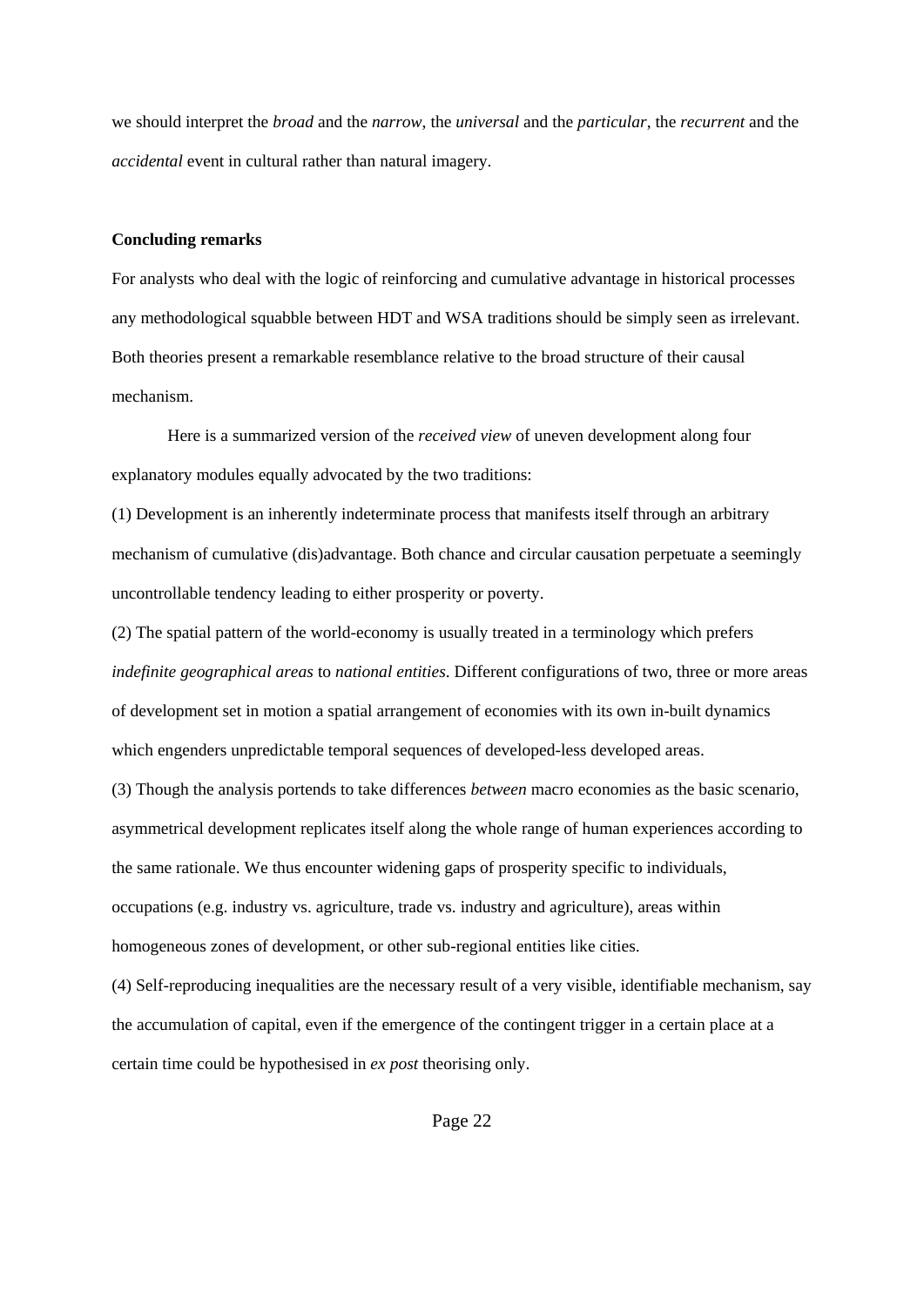On the other hand, it might be assumed that, in a more historically based study of social phenomena, unpredictability is essentially linked to the randomness of the overlapping sequences rather than *a priori* centres of agglomeration (attractors) or dissipation (bifurcations), or any other possible natural imagery. The sequential causality implies a more radical view on unpredictability: it not only regards future events, but also past events. In a phrase attributable to Mark Twain, it is hard to make predictions, especially about the past.

Historical specificity embedded in the subject matter (e.g. uneven development) builds up the argument from broad historical sequences (e.g. capital accumulation, control of power) to narrower and subordinate, explanatory sets of events (e.g. capital-labour ratios, trade cycles) to the least historical events, those historical particulars, that recur more or less identically over time, such as pricing in the period of severe drought or selling under conditions of monopoly, and which are characteristic to a market economy in this very narrow sense.

 "Where chaos begins, classical science stops", said Gleick (1987: 3), whereby pronouncing a radical departure from a resolutely deterministic approach to physical science. Soon after, scholars from various fields, including social science took in earnest his predicament, for better or for worse. It is much in the spirit of this paper to conclude by saying, where social evolution begins, natural imagery withers. The logic implied by this paper suggests that we do not possess an explanatory framework akin to natural events when inquiring about social phenomena, but we do now what to look for: a historical toolkit that combines understanding of sequences and techniques for the particulars.

# **References**

**Berger, Sebastian** and **Wolfram Elsner** (2007) "European Contributions to Evolutionary Institutional Economics: The Cases of 'Cumulative Circular Causation' (CCC) and 'Open Systems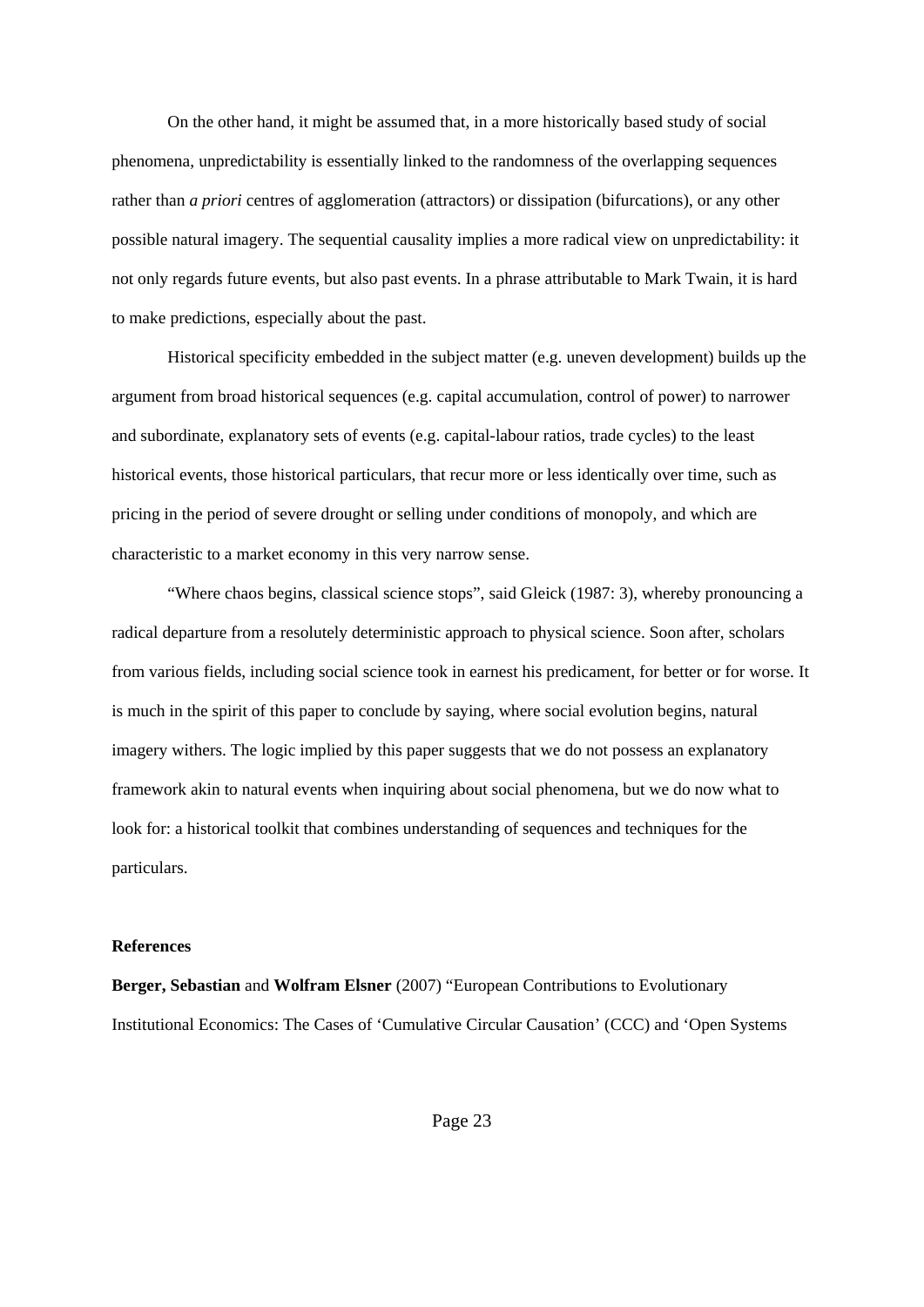Approach' (ASA). Some Methodological and Policy Implications", *Journal of Economic Issues* 41(2): 529-537

**Braudel, Fernand** (1977) *Afterthoughts on Material Civilization and Capitalism*, Baltimore: The Johns Hopkins University Press

**Braudel, Fernand** (1981 [1979]) *Civilization and Capitalism 15<sup>th</sup>-18<sup>th</sup> Century. The Structures of Everyday Life*, Vol. I, New York: Harper & Row

**Braudel, Fernand** (1982 [1979]) *Civilization and Capitalism 15th-18th Century. The Wheels of* 

*Commerce*, Vol. II, New York: Harper & Row

**Braudel, Fernand** (1984 [1979]) *Civilization and Capitalism 15th-18th Century. The Perspective of the World*, Vol. III, New York: Harper & Row

**Braudel, Fernand** (1994 [1963]) *A History of Civilizations*, Allen Lane: The Penguin Press **Clark, Gregory** (2007) *A Farewell to Alms. A Brief Economic History of the World*, Princeton:

Princeton University Press

**Corbridge, Stuart** (2007) "The (im)possibility of development studies", *Economy and Society* 36(2): 179-211

**Fearn, Robert M.** (2004) "A note on rapid economic development", *South Eastern Europe Journal of Economics* 2(2): 7-17

**Fujita, Masahisa, Krugman Paul** and **Anthony J. Venables** (1999) *The Spatial Economy. Cities, Regions, and International Trade*, Cambridge: The MIT Press

**Gans, Joshua S.** and **George B. Shepherd** (1994) "How are the mighty fallen: rejected classical articles by leading economists", *The Journal of Economic Perspectives* 8(1): 165-179

**Gleick, James** (1987) *Chaos. Making a New Science*, New York: Viking

**Harvey, David** (2006) *Spaces of Global Capitalism. Towards a Theory of Uneven Geographical Development*, London: Verso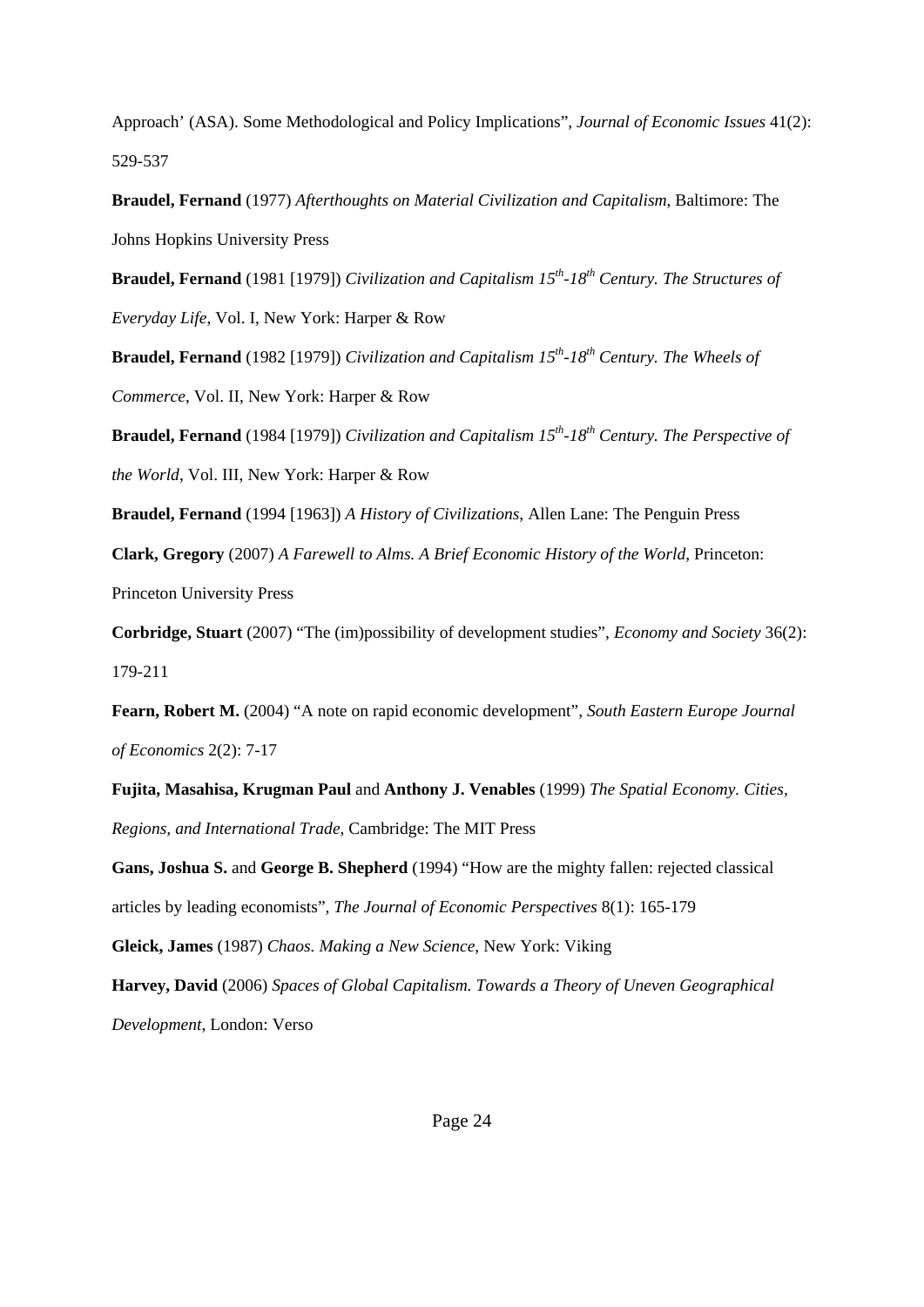**Hindess, Barry** (2007) "The Althusserian moment and the concept of historical time", *Economy and Society* 36(1): 1-18

**Hopkins, Terence K.** (1982) "The study of the capitalist world-economy. Some introductory considerations", in T.K. Hopkins and I.Wallerstein, and Associates *World-Systems Analysis. Theory and Methdology*, Beverly Hills: Sage Publications, pp. 9-38

**Hopkins, Terence K.** and **Immanuel Wallerstein** (1996) "The world-system: is there a crisis?", in T.K. Hopkins and I.Wallerstein et al. *The Age of Transition. Trajectory of the World-System 1945- 2025*, London: Zed Books, pp. 1-10

**Hugon, Philippe** (1991) "L'économie du développement, le temps et l'histoire", *Revue économique* 42(2): 339-364

**Kaldor, Nicholas** (1960) *Essays on Economic Stability and Growth*, Glencoe, Ill.:

The Free Press of Glencoe

**Krugman, Paul** (1981) "Trade, accumulation, and uneven development", *Journal of Development Economics* 8(2): 149-161

**Krugman, Paul** (1994) "Complex landscapes in economic geography", *The American Economic Review* 84(2): 412-416

**Krugman, Paul** (1998) "Two cheers for formalism", *The Economic Journal* 108 (Nov.): 1829-1836 **Krugman, Paul** (2004) "The fall and rise of development economics", retrieved from http://web.mit.edu/krugman/www/dishpan.html [July 2007]

**Lee, Richard E.** (1996) "Structures of knowledge", in T. K. Hopkins, I. Wallerstein et al. *The Age of Transition. Trajectory of the World-System 1945-2025*, London: Zed Books, pp. 178-206

**Lee, Richard E.** (2004) "Complexity studies", in R.E. Lee and I. Wallerstein (eds) *Overcoming the Two Cultures. Science versus the Humanities in the Modern World-System*, Boulder: Paradigm Publishers, pp. 107-117

**Maddison, Angus** (2001) *The World Economy. A Millennia Perspective* Paris: OECD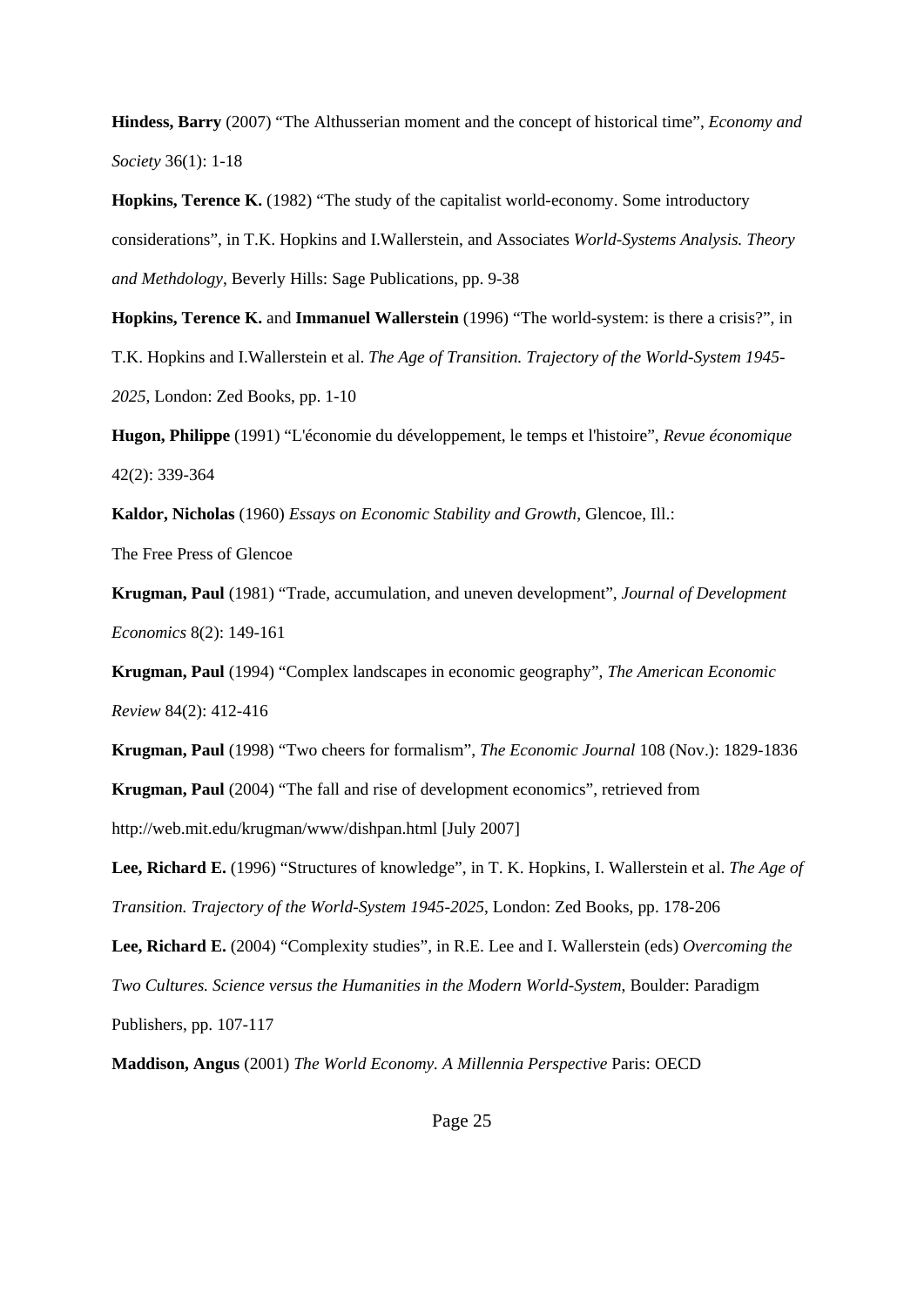**Mann, Michael** 1986 (1995) *The Sources of Social Power. A History of Power from the Beginning to A.D. 1760*. Vol. I. Cambridge: Cambridge University Press

**Martin, Ron** (1999) "The new 'geographical turn' in economics: Some critical reflections"**,**  *Cambridge Journal of Economics* 23(1): 65-91

**Martin, Ron** and **Sunley Peter** (1996) "Paul Krugman's geographical economics and its implications for regional development theory: a critical assessment"**,** *Economic Geography*, 72(3): 259-292

**McNeill, William H.** (1976) *Plagues and Peoples*, New York: Doubleday

**McNeill, William H.** (1980) *The Human Condition. An Ecological and Historical View*, Princeton: Princeton University Press

**McNeill, William H.** (2005) *The Pursuit of Truth. A Historian's Memoir*, The University Press of Kentucky

**Merton, Robert K.** (1988) "The Matthew Effect in Science, II: Cumulative Advantage and the Symbolism of Intellectual Property"**,** *Isis* 79(4): 606-623

**Myrdal, Gunar** (1957) *Rich Lands and Poor. The Road to World Prosperity*, New York: Harper & Row

**Nayyar, Deepak** (2006) "Globalisation, history and development: a tale of two centuries",

*Cambridge Journal of Economics* 30: 137–159

**Neckerman Kathryn M.** and **Florencia Torche** (2007) "Inequality: causes and consequences", *Annu. Rev. Sociol.*, 33: 335-357

"The other canon. Reconstructing the theory of uneven economic development", retrieved from http://www.othercanon.org/papers/index.html [8 Nov. 2007]

**Prigogine, Ilya** and **Isabelle Stengers** (1984) *Order out of Chaos. Man's New Dialogue with Nature*, Toronto: Bantam Books

**Reinert, Erik S.** and **Vemund Riiser** (2004) "Recent trends in economic theory—implications for development geography", STEP Group Report Series R-14, Oslo